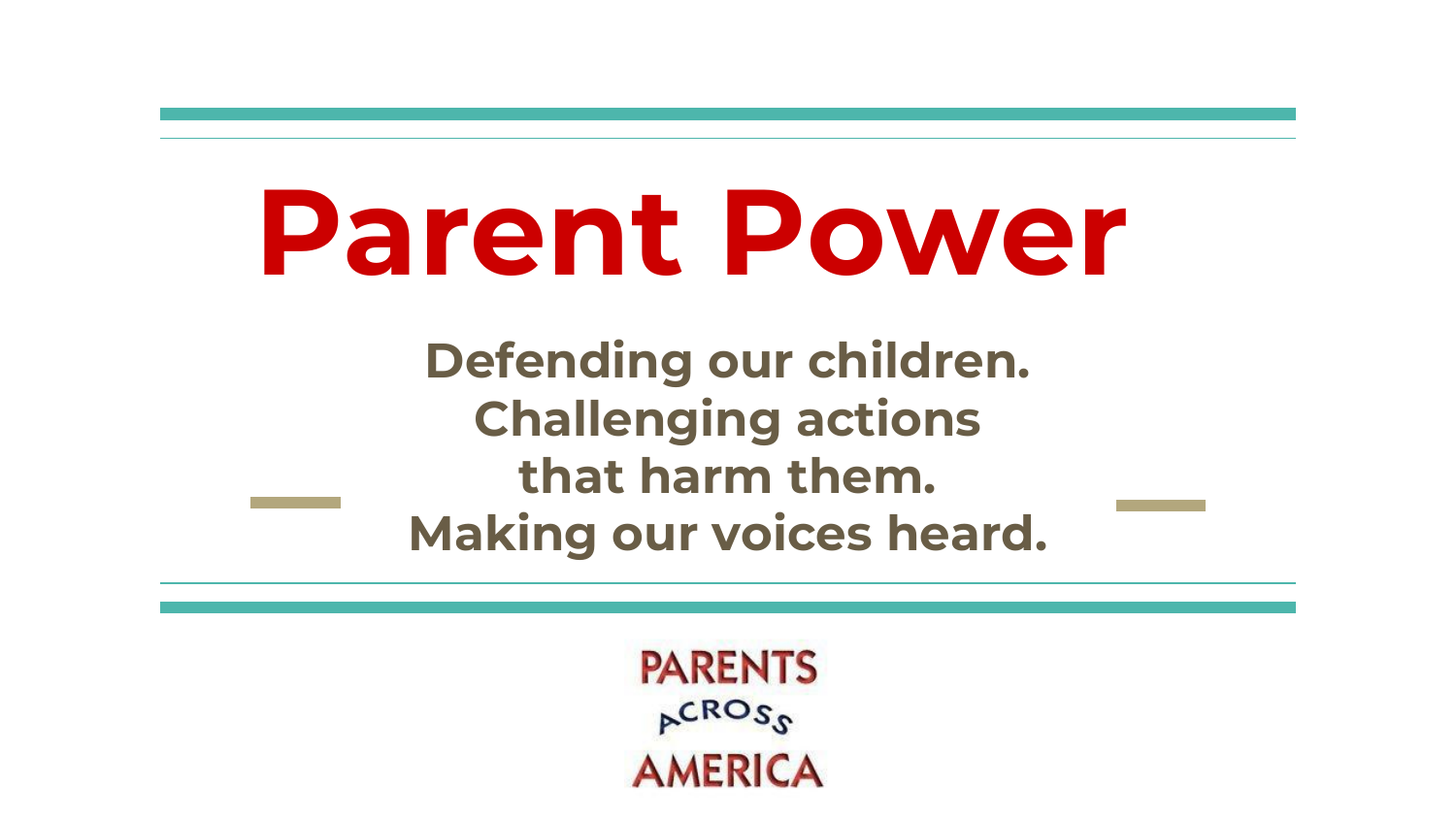## **Welcome**

#### *by* **Moderator Nathan Harris, Member of PAA Board of Directors and PAA's Indianapolis host**



- Nate is the **founder of Wise Knowledge Inc.** (WKI), an Indianapolis based non-profit organization that seeks to empower low-income youth and parents.
- Nate is former Project Director for **Upward Bound** at Indiana University. Upward Bound is a US Department of Education funded program designed to provide college readiness services to high school students that are low-income and potential first-generation college graduates.
- Nate's most recent community involvement includes serving as Associate Minister at Westwood Missionary Baptist Church where he and his wife Carrie's team provides **academic support to school students**.
- Nate is currently pursuing **a Ph.D. in Higher Education Leadership** at Indiana State University, Terre Haute, IN (Nate began Ph.D. work at Indiana University, Bloomington, IN). He holds a Master of Business Administration from Anderson University, Anderson, IN. Bachelor of Science in Mechanical Technology from Purdue University, West Lafayette, IN, and an Associate Degree in Applied Science from Purdue University, West Lafayette, IN.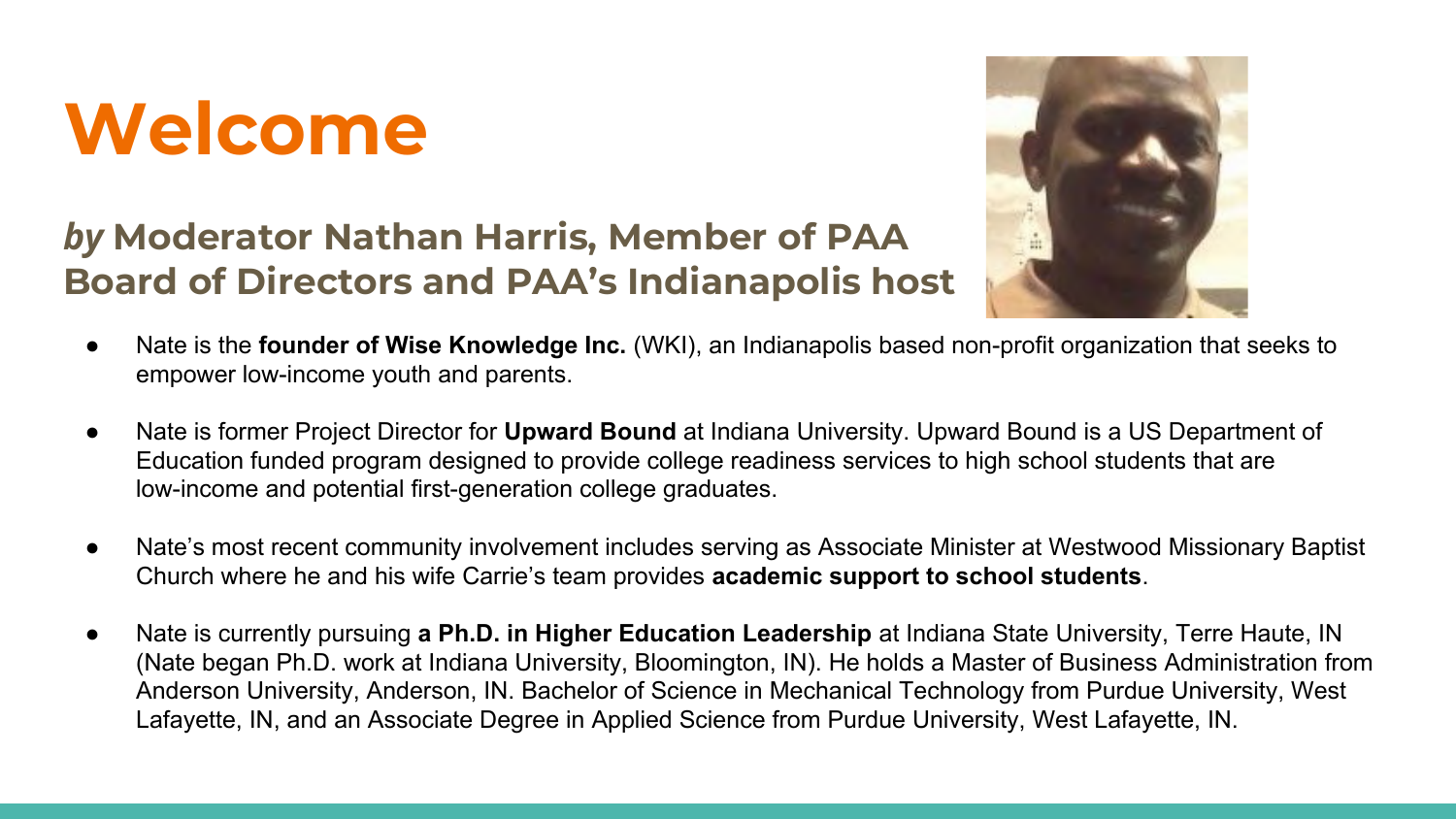

*The slides shown in this session are posted on the Parents Across America website:*

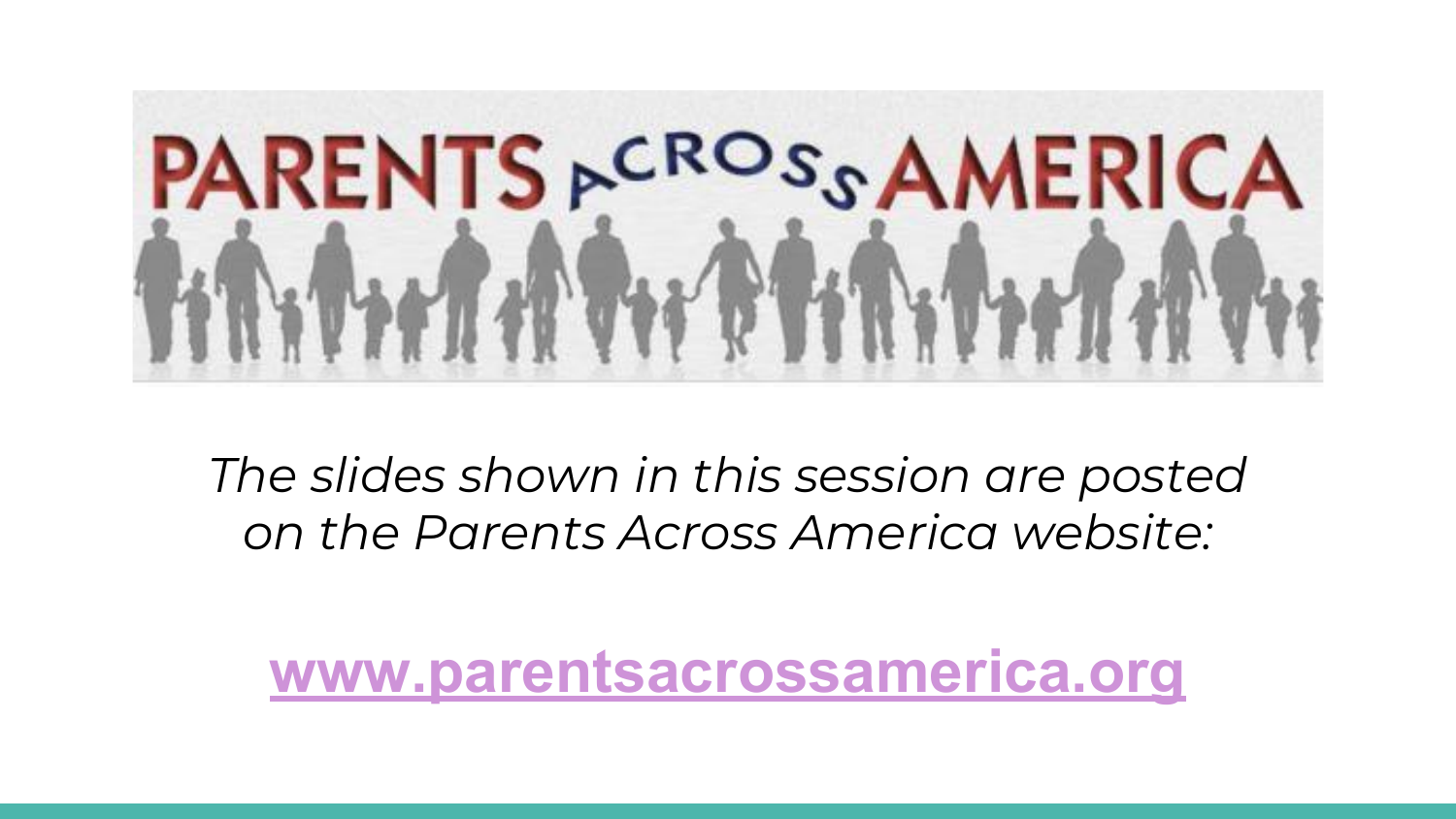## **Overview of our presentation**

- **● Brief intro to PAA**
- **● The state of Indianapolis schools**
- **● Introduction of our panelists**
- **● Panelist presentations sharing challenges and successes**
- **● Q and A**
- **● Discussion what's happening in your area? How can PAA help?**
- **● Report out/Wrap up**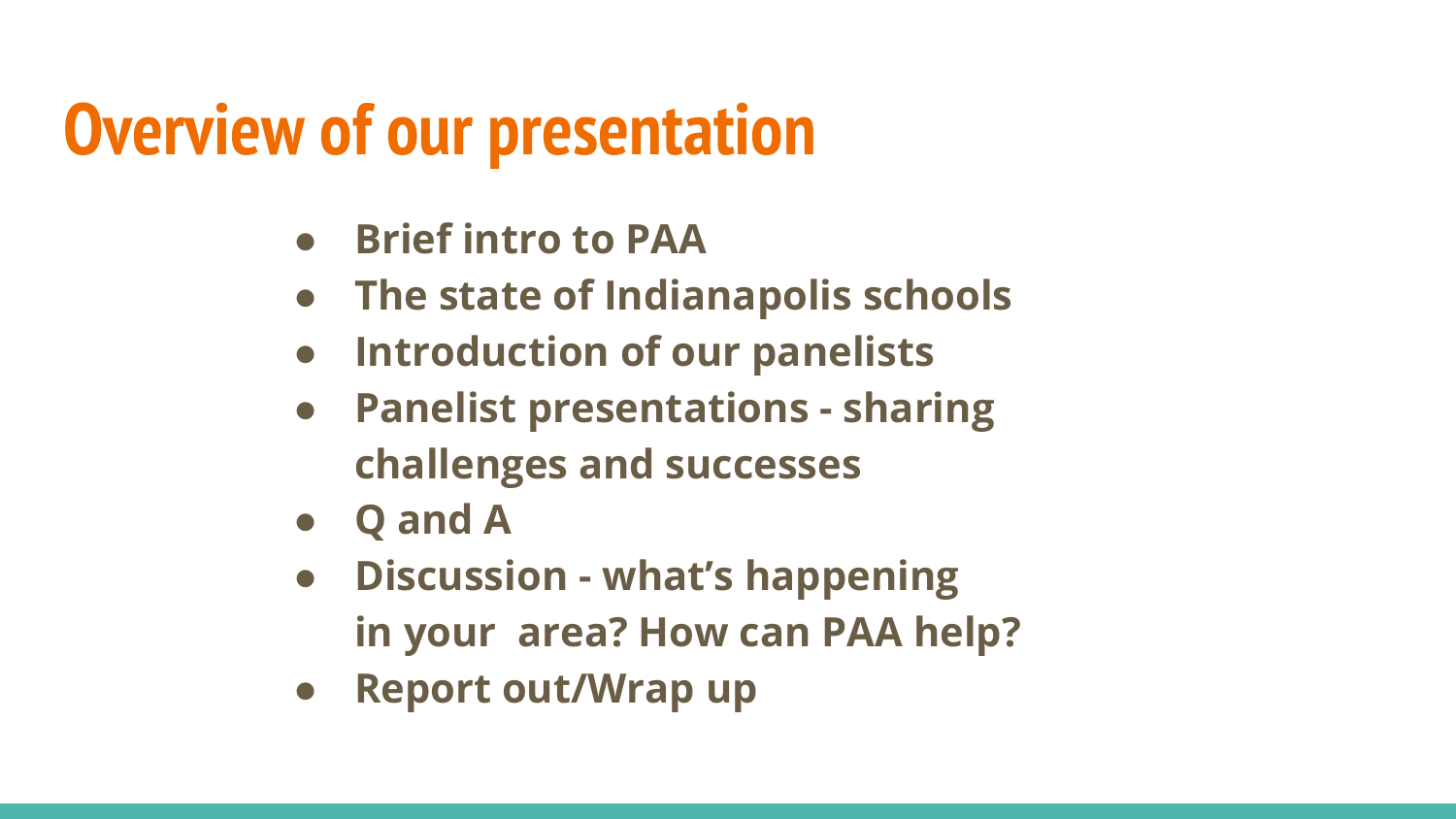

Take a look at our web site...

## **[www.parentsacrossamerica.org](http://www.parentsacrossamerica.org)**

- **Our Statement of Beliefs**
- Resources:
	- Fact sheets
	- Tool kits
	- Position papers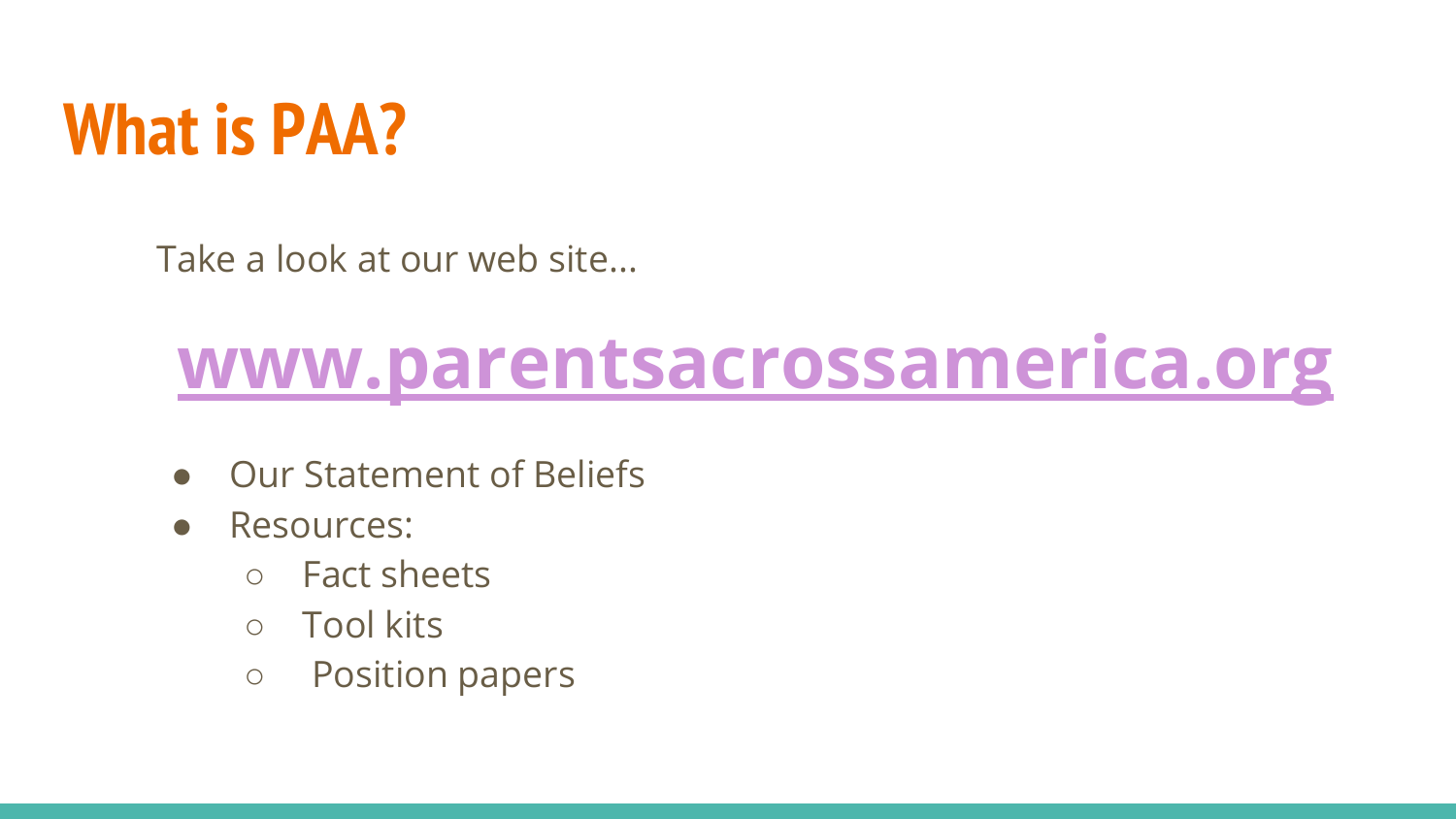## **State of Indianapolis schools**

There are other organizations and many individuals who advocate for public schools. Today Nate will highlight three Indianapolis area organizations who are visible in advocating for public schools:

- Parent Power
- Indiana Coalition for Public Education, and
- The IPS Community Coalition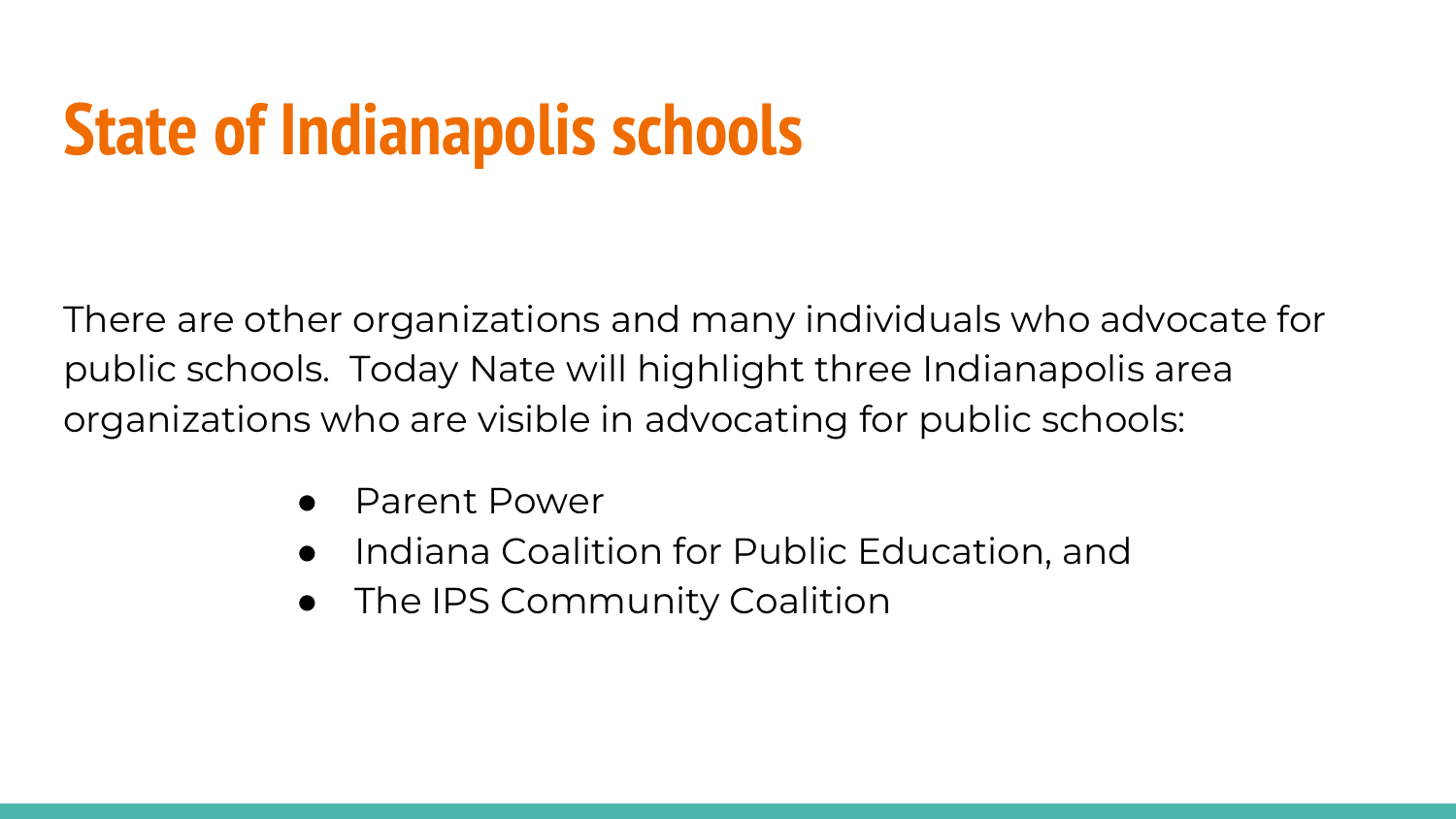## **Parent Power**

Parent power is an awesome organization that is aware of community-relevant issues that transpire within the Indianapolis Public School System (IPS), and they typically respond to the issues in an effort to push-back on decisions and actions of IPS that appears detrimental to low-income students/students of color and their parents. They possess a very active site on Facebook.

[https://www.facebook.com/Parent-Power-Indianapolis-113715475](https://www.facebook.com/Parent-Power-Indianapolis-113715475354342/) [354342/](https://www.facebook.com/Parent-Power-Indianapolis-113715475354342/)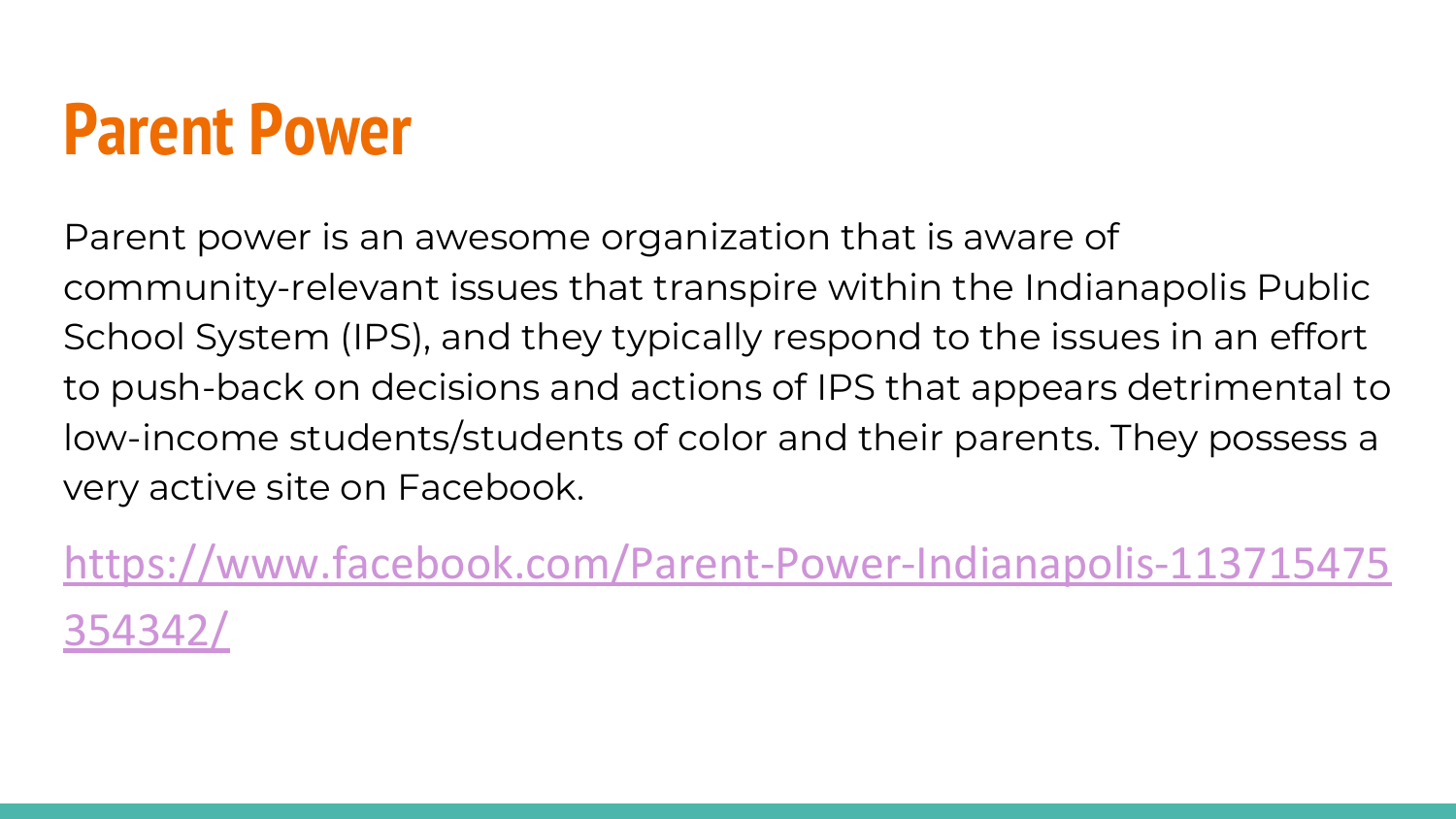## **Indiana Coalition for Public Education (ICPE)**

ICPE is a statewide public schools advocate who does excellent work revealing the actions of Indiana Lawmakers whose decisions appear detrimental to public school students and parents. The voice of **Vic Smith** consistently provides very revealing information to Indiana citizens. His work alerts advocates to take action needed to push back on legislation that can be hurtful to public school families who depend on our schools. I don't know what we would do in the fight to keep public schools alive, without Vic.

**[https://inschoolmatters.wordpress.com/tag/indiana-coalition-for-pub](https://inschoolmatters.wordpress.com/tag/indiana-coalition-for-public-education/) [lic-education/](https://inschoolmatters.wordpress.com/tag/indiana-coalition-for-public-education/)**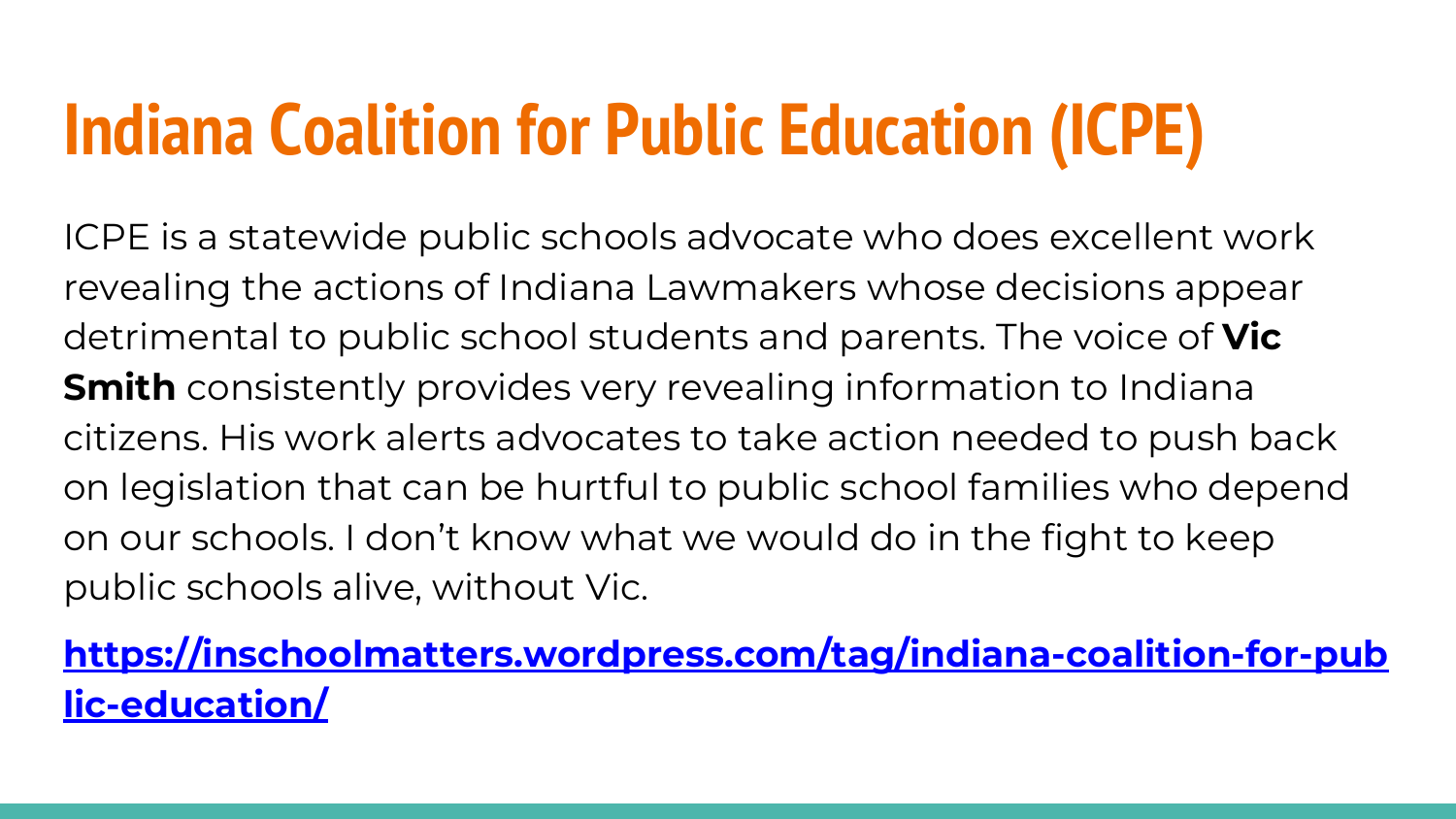## **The IPS Community Coalition**

The IPS Community Coalition is a new organization who advocates and strategizes how to best combat IPS decisions that may hurt families who reside in IPS districts. They have organized a strong group of members who have an awesome potential to make a difference for citizens who rely on IPS. Recently they created a list of candidates to challenge current IPS board members in the upcoming election.

[http://talkingoutofschool.org/confusing-questions-and-concerns-from-t](http://talkingoutofschool.org/confusing-questions-and-concerns-from-the-community-coalition/) [he-community-coalition/](http://talkingoutofschool.org/confusing-questions-and-concerns-from-the-community-coalition/)

<https://www.facebook.com/weareallindianapolis/>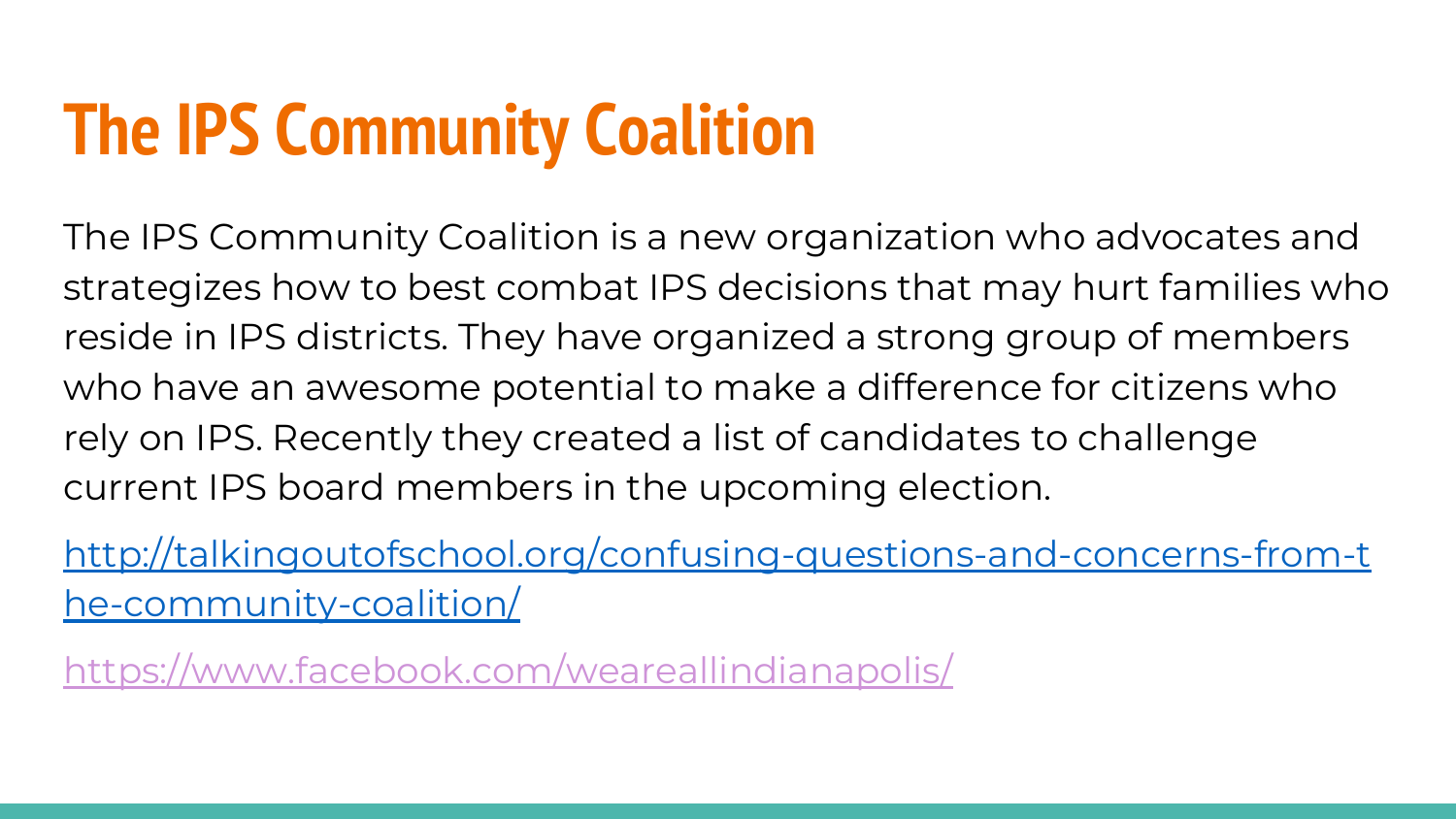## **The school closing dilemma**

[https://chalkbeat.org/posts/in/2017/08/24/to-keep-indianapolis-high-schools-c](https://chalkbeat.org/posts/in/2017/08/24/to-keep-indianapolis-high-schools-closing-advocates-encourage-northwest-parents-to-tell-school-board-dont-sell-off-our-district/) [losing-advocates-encourage-northwest-parents-to-tell-school-board-dont-sell](https://chalkbeat.org/posts/in/2017/08/24/to-keep-indianapolis-high-schools-closing-advocates-encourage-northwest-parents-to-tell-school-board-dont-sell-off-our-district/)[off-our-district/](https://chalkbeat.org/posts/in/2017/08/24/to-keep-indianapolis-high-schools-closing-advocates-encourage-northwest-parents-to-tell-school-board-dont-sell-off-our-district/)

PAA offers a packet of fact sheets and advocacy support for parents and others challenging school closing decisions: http://parentsacrossamerica.org/wp-content/uploads/2017/09/schoolclosings packet.pdf

...and a fact sheet on the harmful astroturf group Stand for Children: http://parentsacrossamerica.org/wp-content/uploads/2017/06/SFC2017.pdf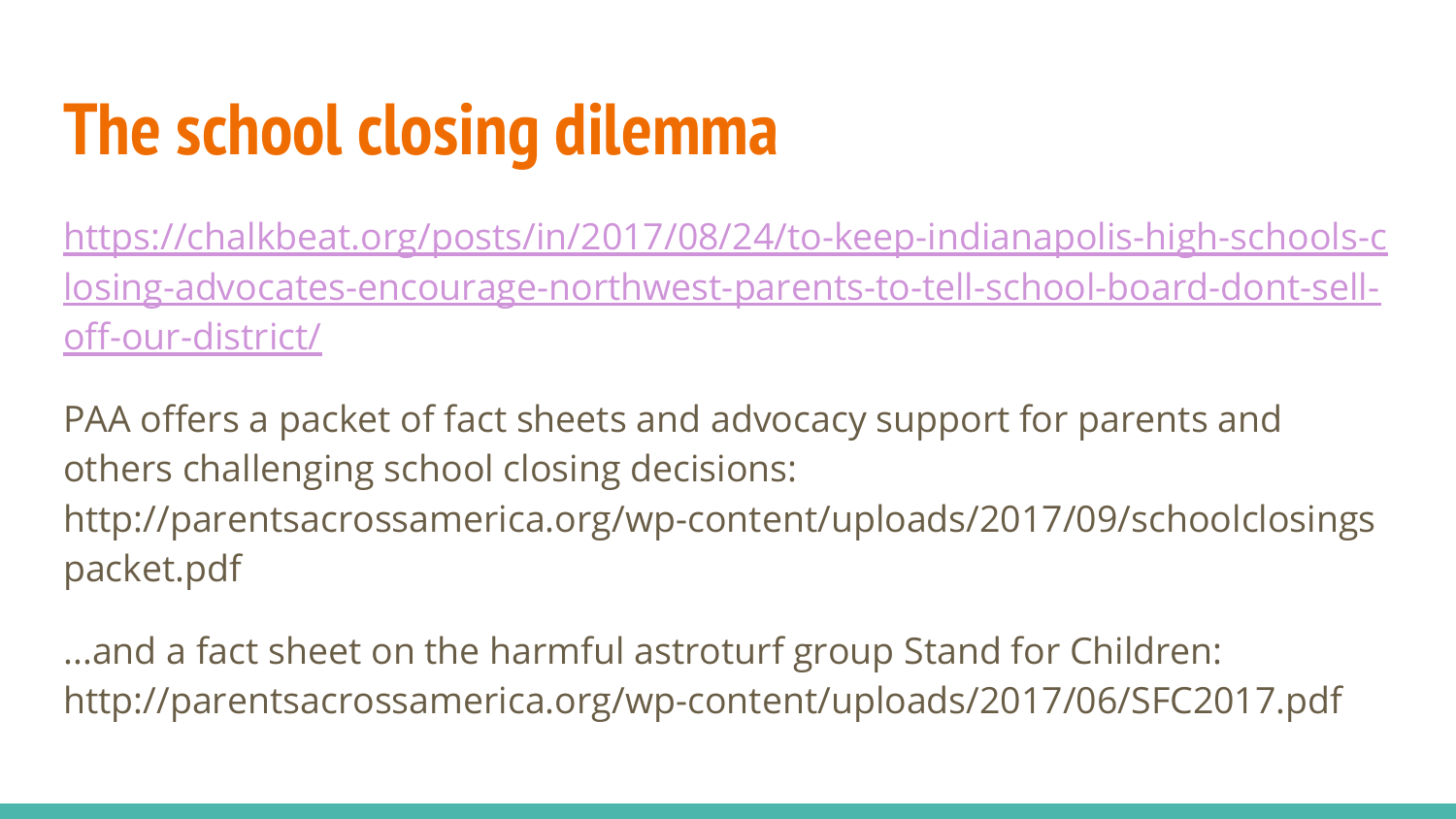## **Introduction of panelists**

**Laura Bowman - Member, PAA Board of Directors, leader of PAA-Roanoke Valley (VA)** 

**Steven Norton - Member, PAA Board of Directors, executive director of PAA affiliate Michigan Parents for Schools** 

**Khem Irby - PAA President, leader of PAA-Greensboro (NC) and The Mothers' Agenda (NYC, NY)**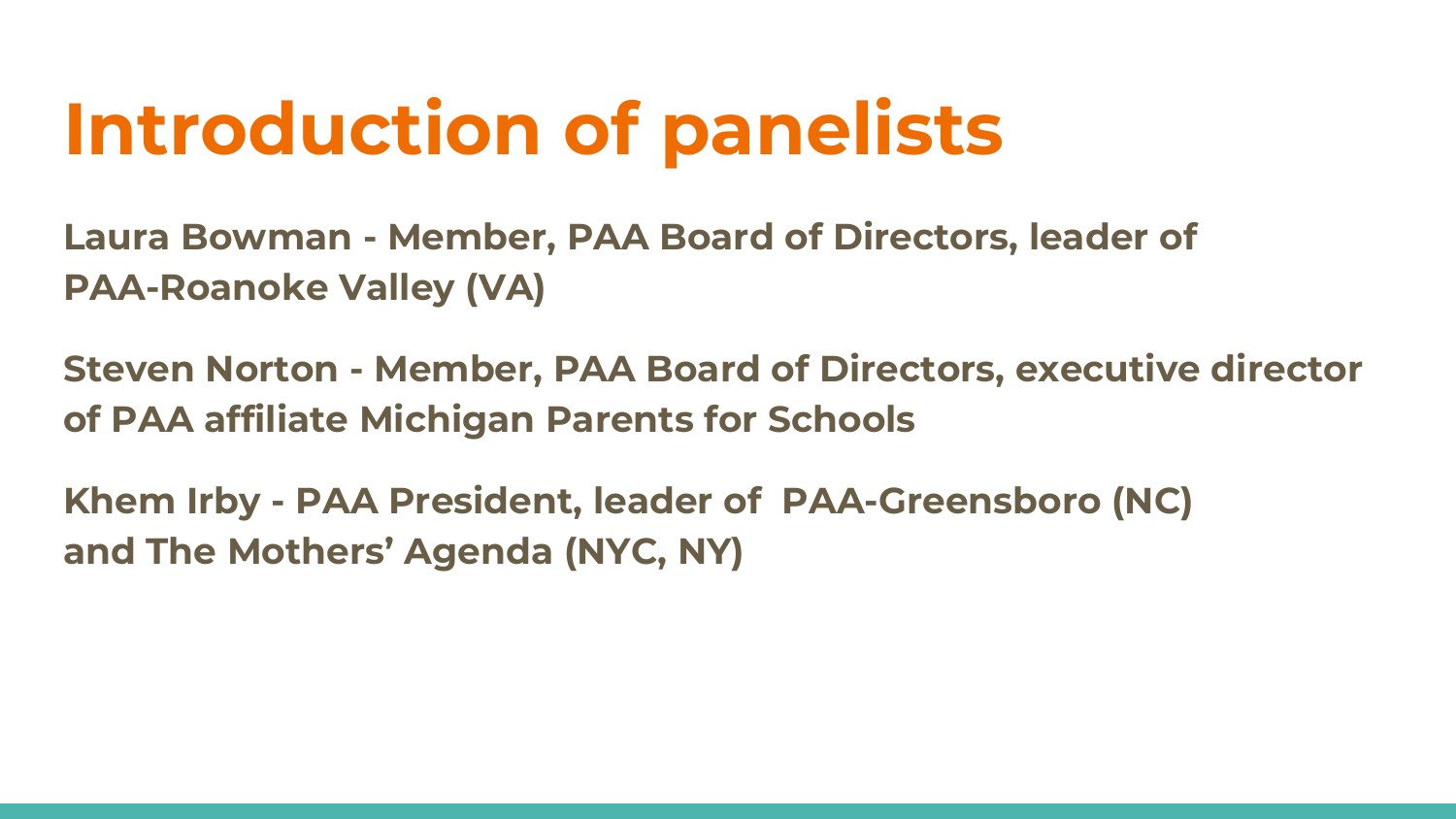## **Laura Bowman**



Laura leads a chapter of PAA in Roanoke, Virginia and serves on Parents Across America's board. She's been advocating for the health, safety, education, and well-being of children for the past seven years. Her particular areas of interest are EdTech, the privatization of public education for profit, and full and fair funding for our nation's neighborhood public schools.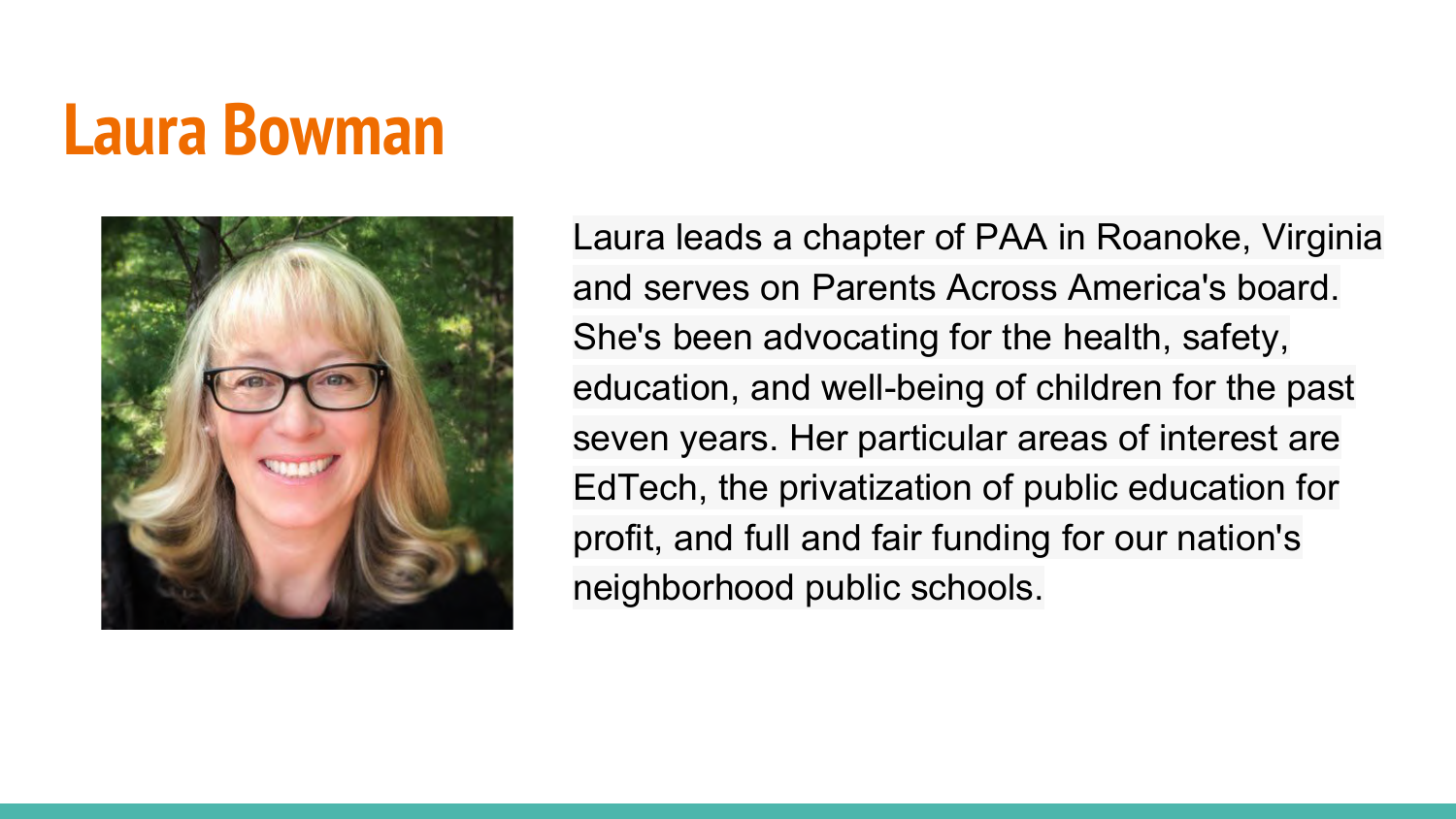# **The Parent Voice In EdTech**

Our Children. Our schools. Our Choices.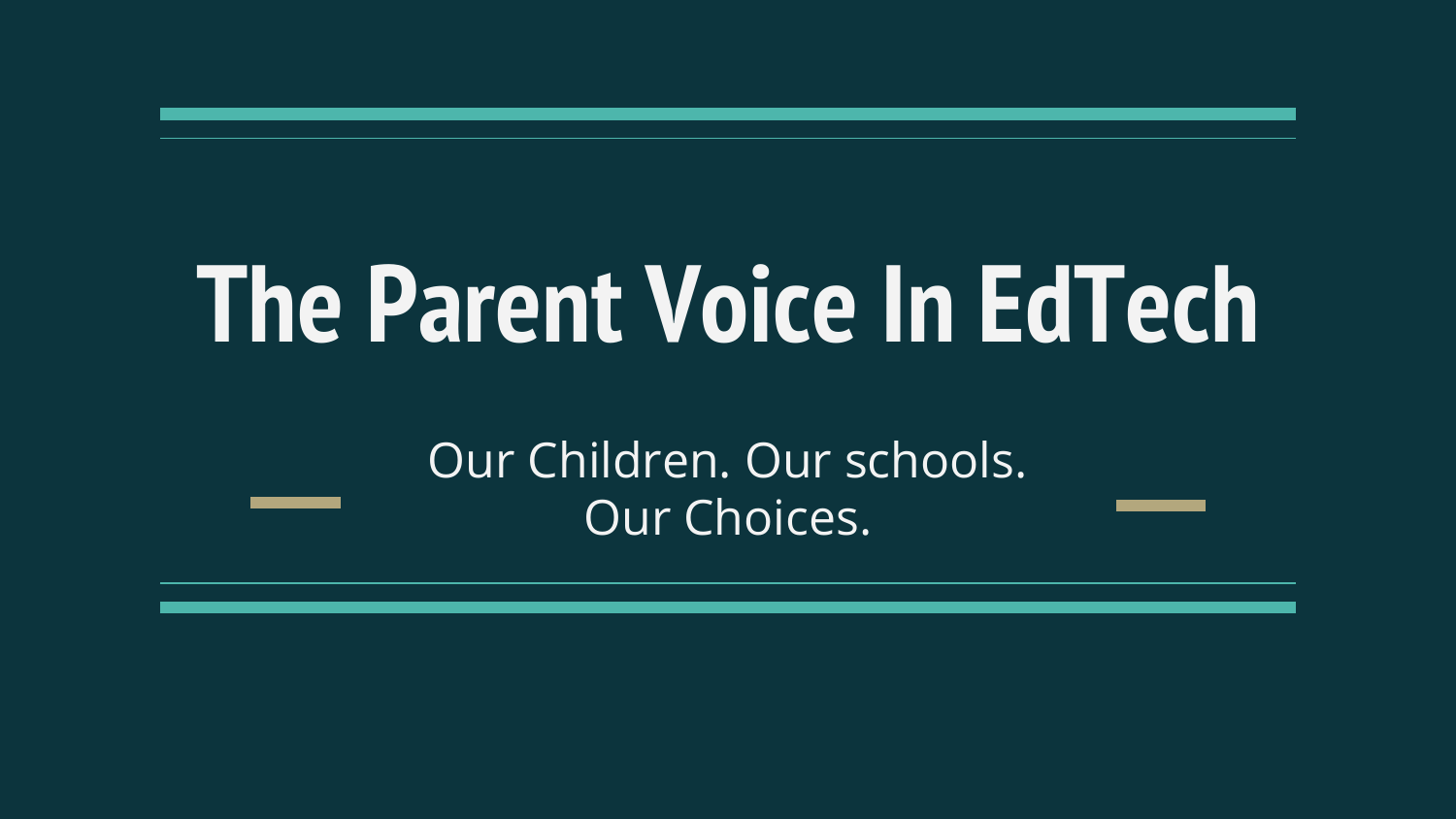## **Parents Across America's Wake-Up Call**

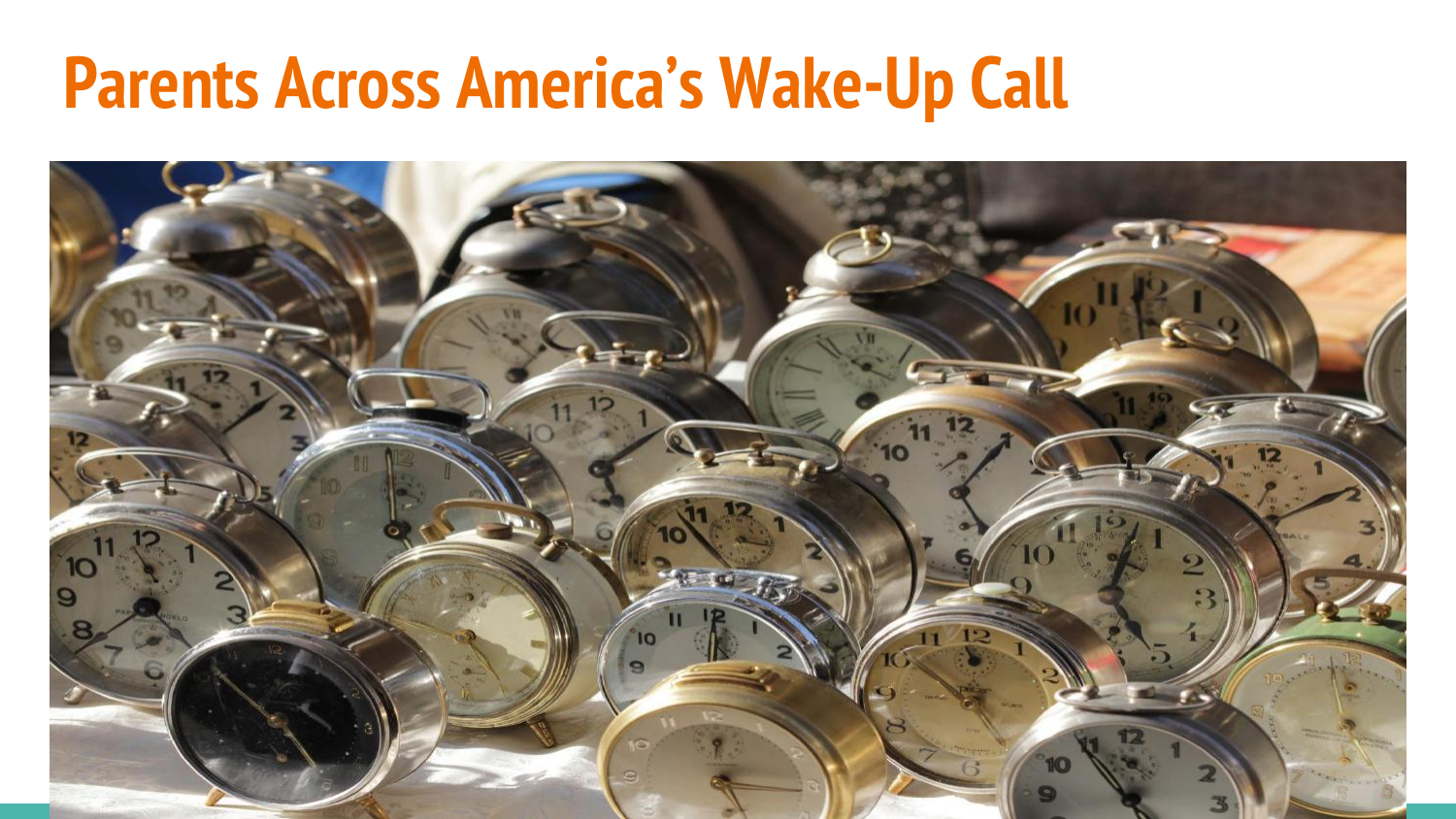#### **Parents Across America Found EdTech Can...**

- Interfere with children's brain development
- Impact children's mental health
- Undermine learning
- Increase sitting time which can cause many physical problems
- Contribute to screen addiction
- Contribute to eyestrain and potential myopia, macular degeneration, and blindness
- Expose children to excessive radiation
- Encourage constant testing and data collection without informed consent of students or parents, undermining student privacy
- Benefit corporations without improving education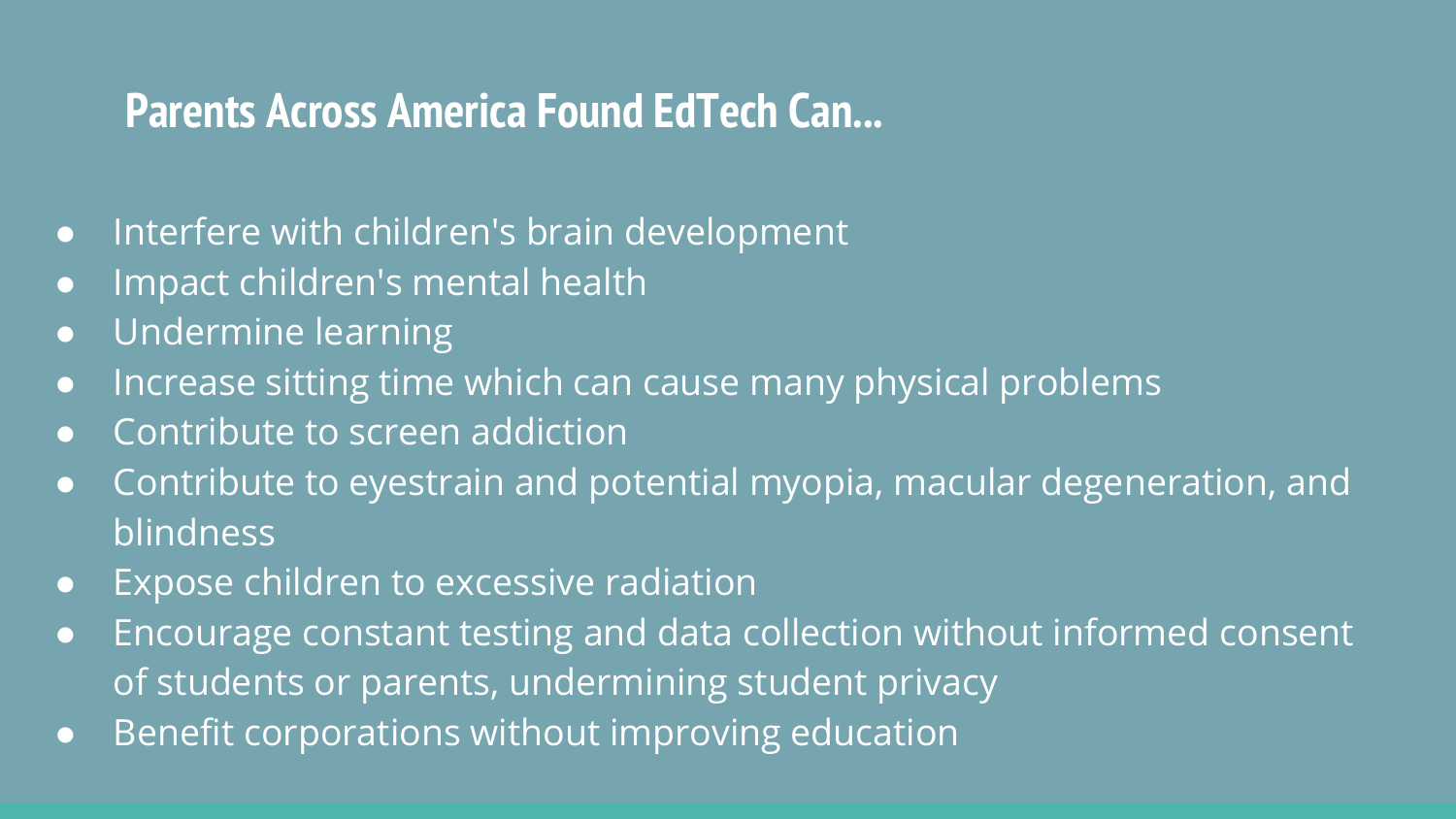### **Parents Across America….**

- Created a Position Paper: Our Children @ Risk
- Backed it up with 35 pages of documentation on the effects of EdTech
- Provided parents with questions to ask of their children's teachers
- Made recommendations for appropriate, effective, healthful use of EdTech
- Hosted a Webinar with the Campaign for a Commercial Free Childhood and the Parent Coalition for Student Privacy
- Shared Dr. Kandaras' School Technology Opt-Out letter for parents to use

http://parentsacrossamerica.org/children-risk-paa-reports-detailing-dangers-edtech/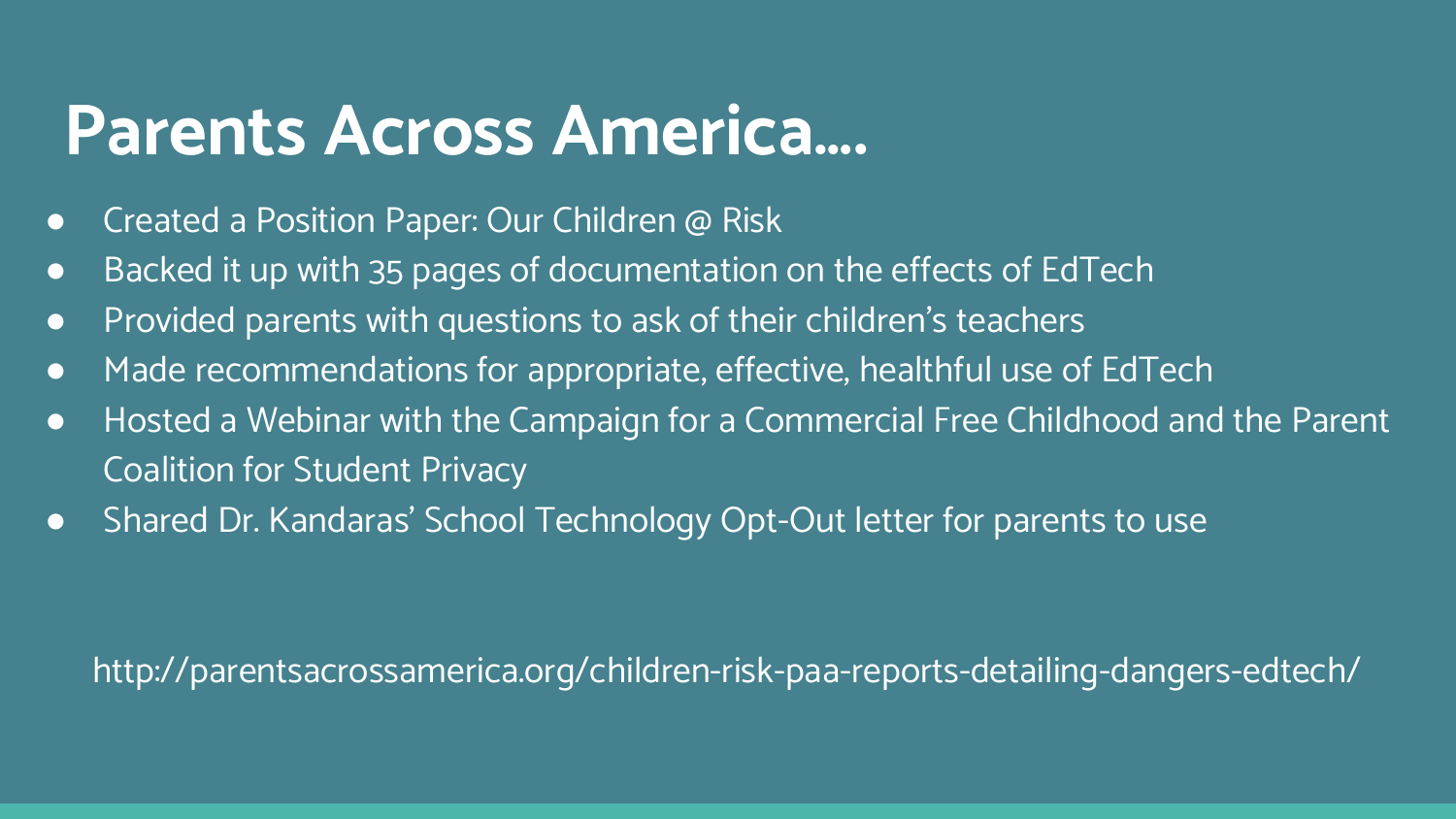#### **Parents Across America; Two Years Later….**

- Promoting Current Screen Time Safety Research
- **•** Promoting WiFi Safety Research
- Backing bills on School Screen Time Safety and WiFi Safety
- Asking local and state chapters of the American Academy of Pediatrics to stand up for the health of our children
- Focusing on the benefits of recess and nature play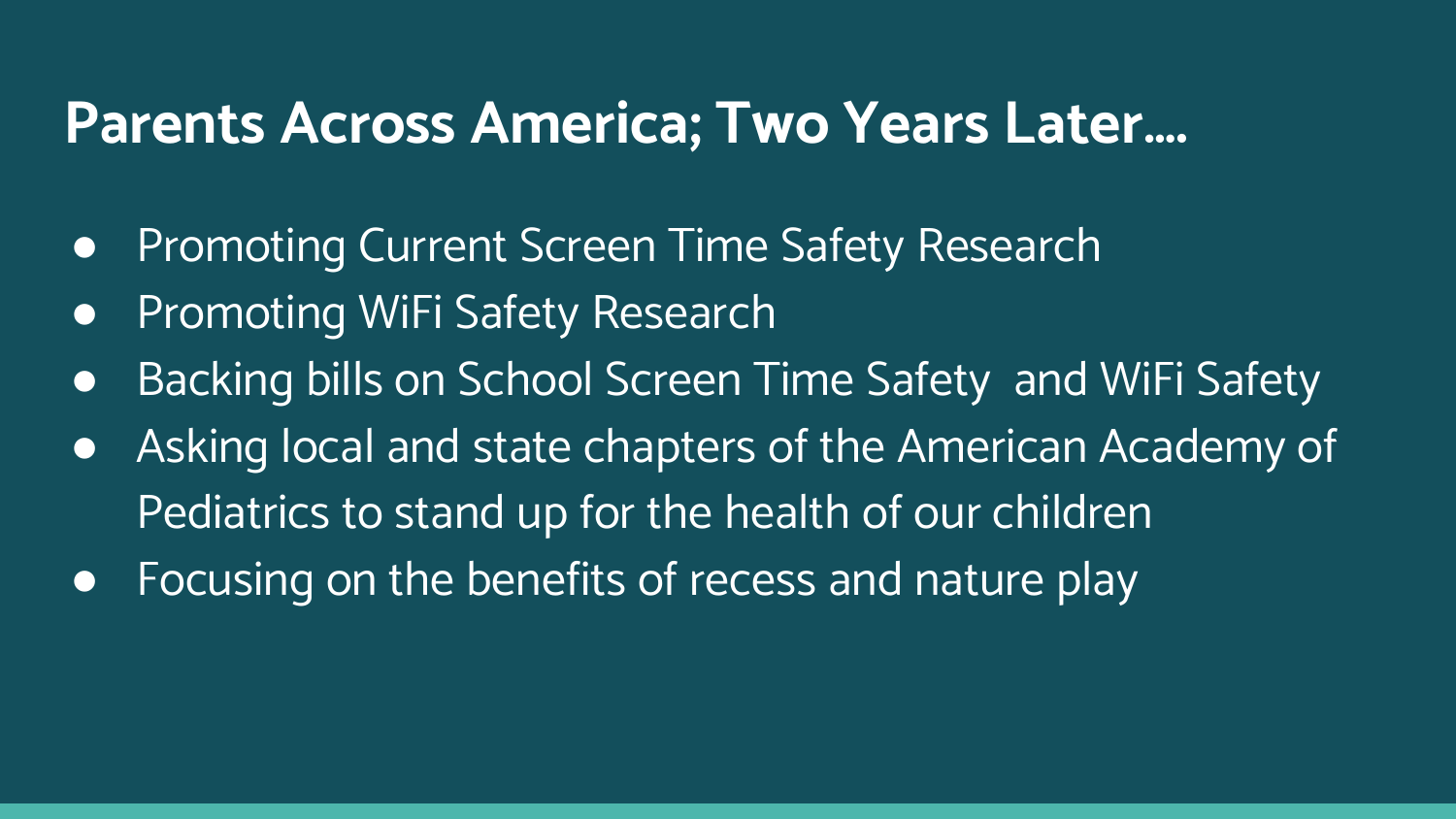## **Ed Tech: Questions to ask**

1. What specific electronic devices and programs is my child using in school?

2. How much time per day is my child spending on an electronic device?

3. How much additional time, if any, is my child being asked to spend on an electronic device outside of school hours?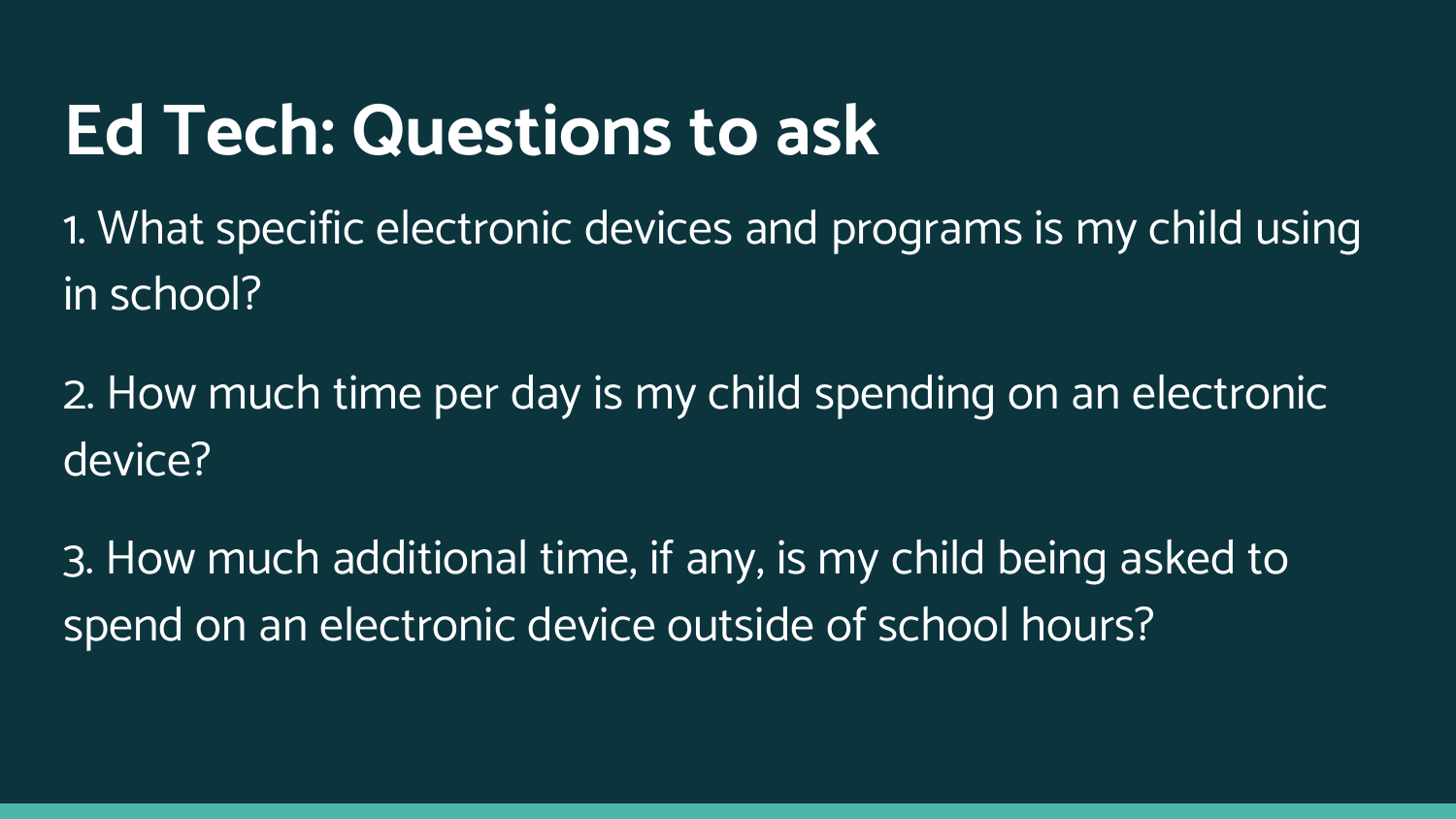## **Ed Tech: Questions to ask**

4. What data, if any, is being collected by electronic devices and programs? How is the school protecting my child's privacy?

5. For each specific program attached to an electronic device that my child is using, please share the purpose of the program, the reason for its inclusion in the curriculum, and evidence of its effectiveness.

6. If I choose to opt my child out of programs that depend on the use of electronic devices, what alternative forms of instruction and assessment will be made available?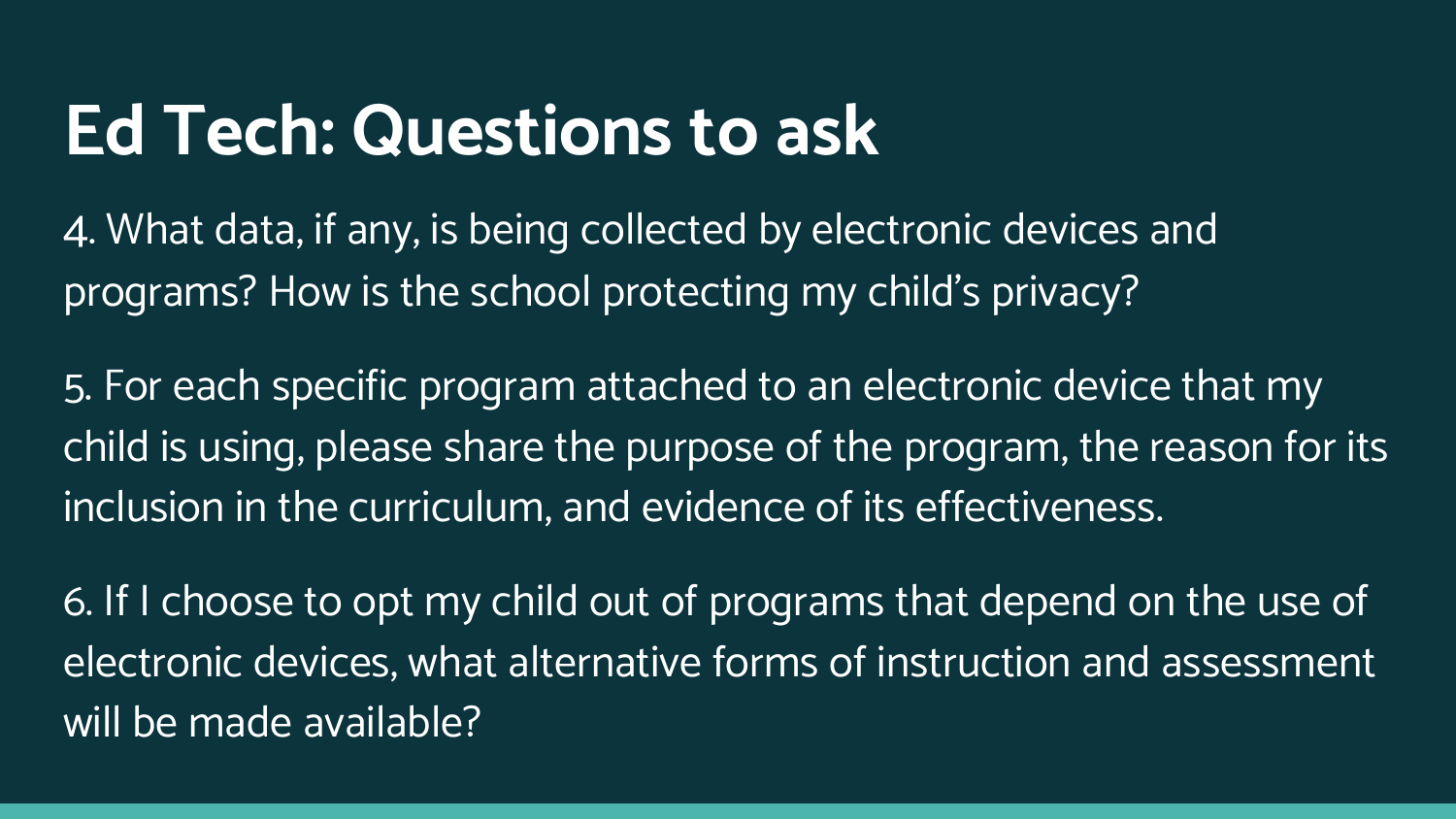## **Steve Norton**



**Steve Norton is Executive Director of PAA state affiliate Michigan Parents for Schools. He also serves as treasurer on the PAA national board.** He co-founded MIPFS in 2007 and has directed the group's statewide grassroots advocacy efforts since then. MIPFS works to be the parent voice at the state capitol and also helps parents organize locally. Steve and his wife live in Ann Arbor, and their children graduated from the Ann Arbor Public Schools.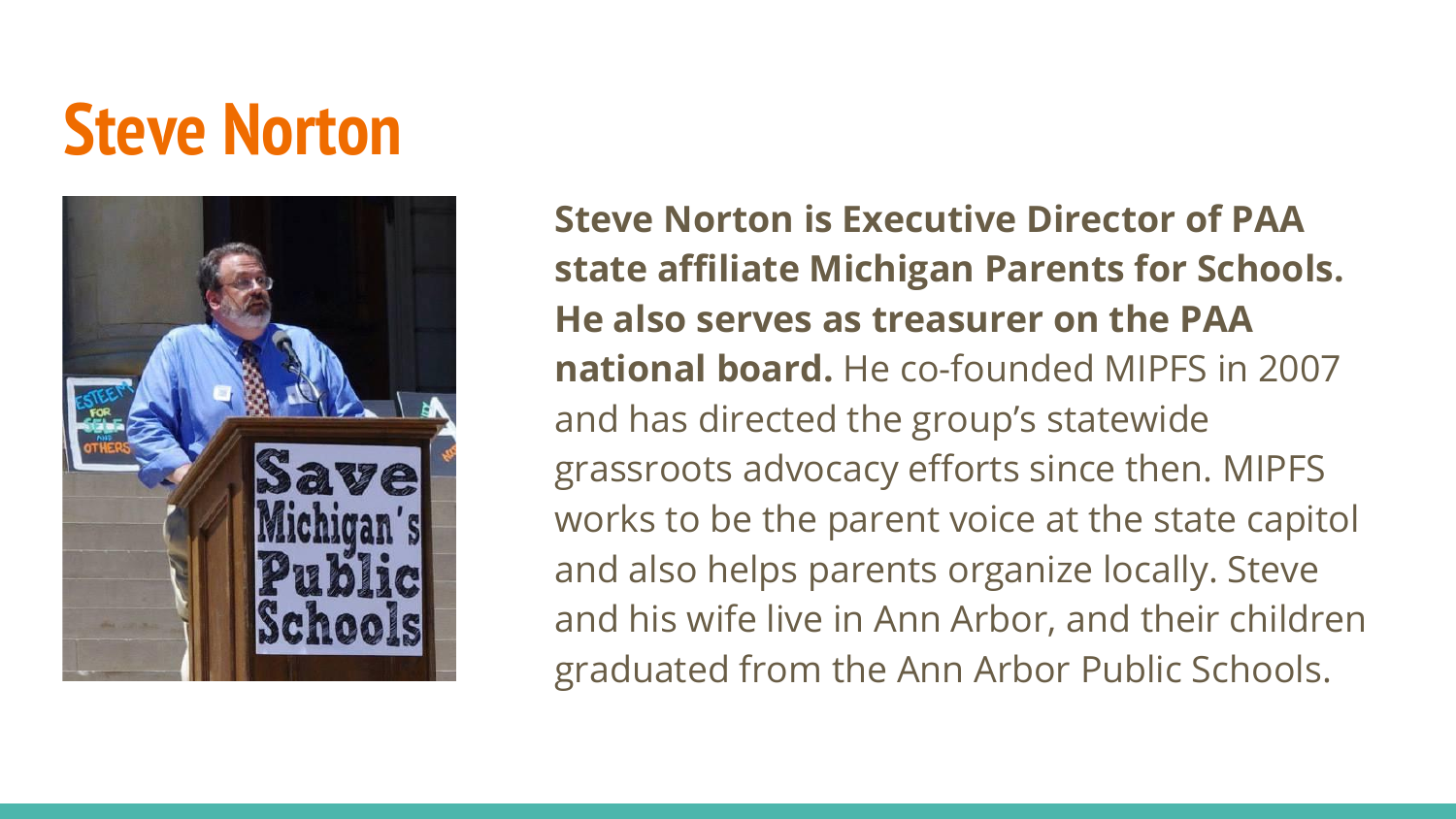## **Parent-Led Legislative Action: A Case Study**

Steven J Norton *Michigan Parents for Schools, and Parents Across America*

Network for Public Education Conference, October 2018

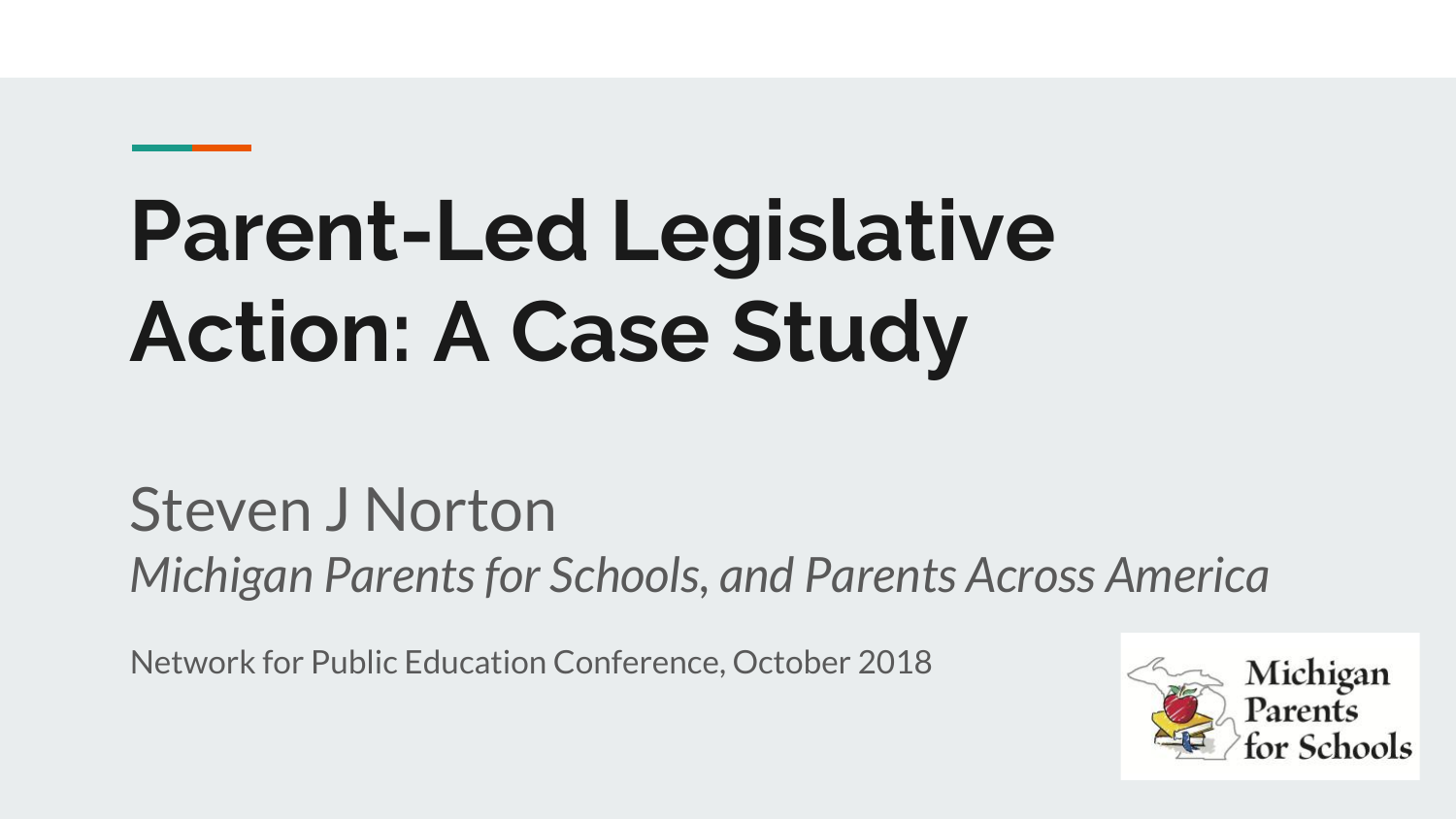### **Parent action at the state level**

Much of the action in education policy is at the state level, especially after ESSA. Parent groups **can** play in the "big leagues" of state policy along with the powerful interest groups and paid lobbyists.

What you need:

- $\bullet$  A solid understanding of the issues in the real world
- $\bullet$  A thick skin and limited gag reflex
- A willingness to be flexible to keep a coalition together
- A strong set of core values to help keep you on an even keel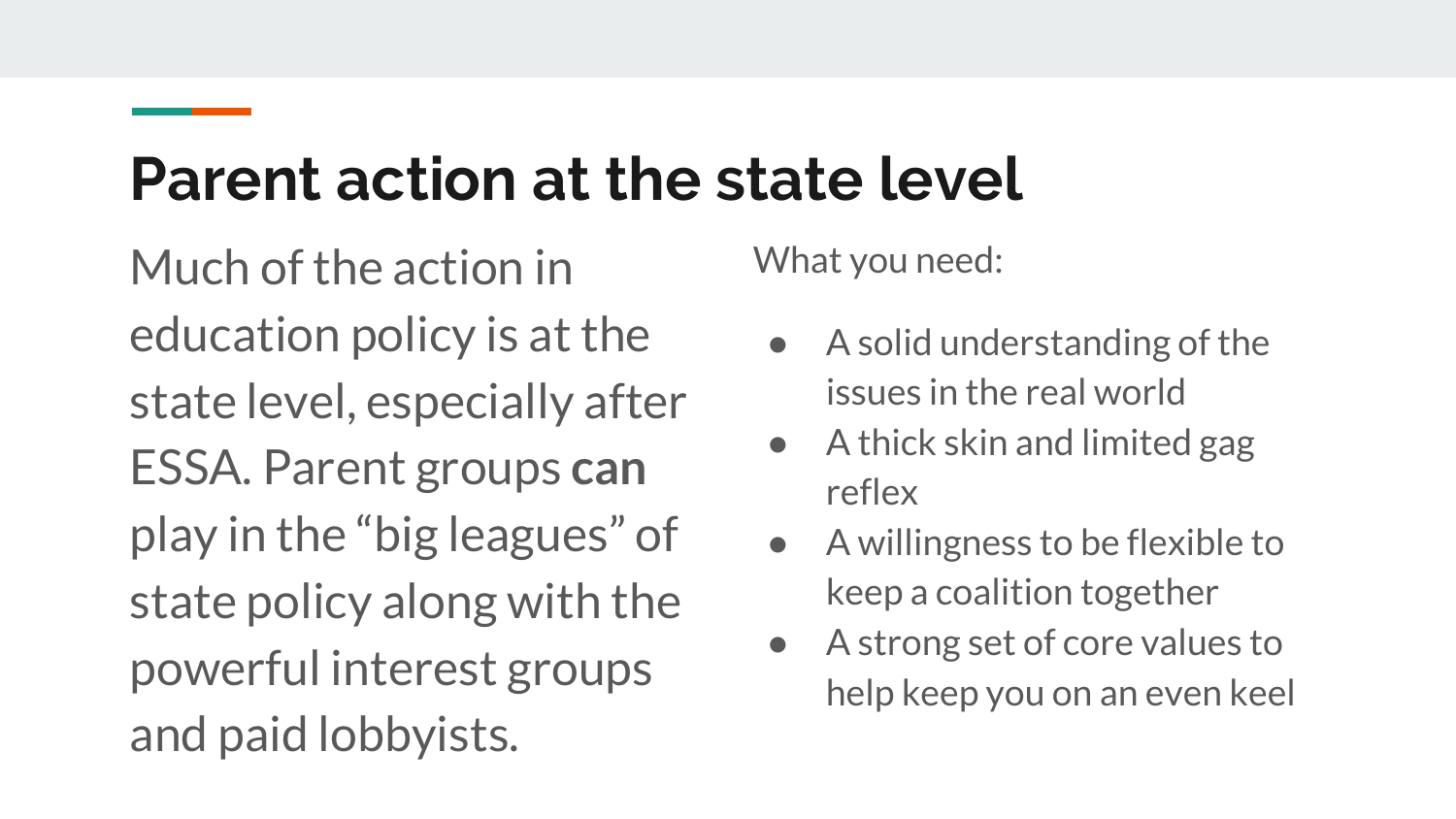## **Michigan's Education Achievement Authority**

#### **A "tragivictory" in three acts**

*"First of all, there is no EAA-provided 'curriculum.' Teachers design the curriculum as we go and upload it into Buzz, which is an empty shell other than some videos and tests."*

-- An EAA teacher

*"I left because as a special education teacher, I knew that their special ed program was violating the law. The treatment of students was making me sick. For my own professional reputation and mental health, I had to stop working there. I miss the kids. I worry about them."* -- An EAA special education teacher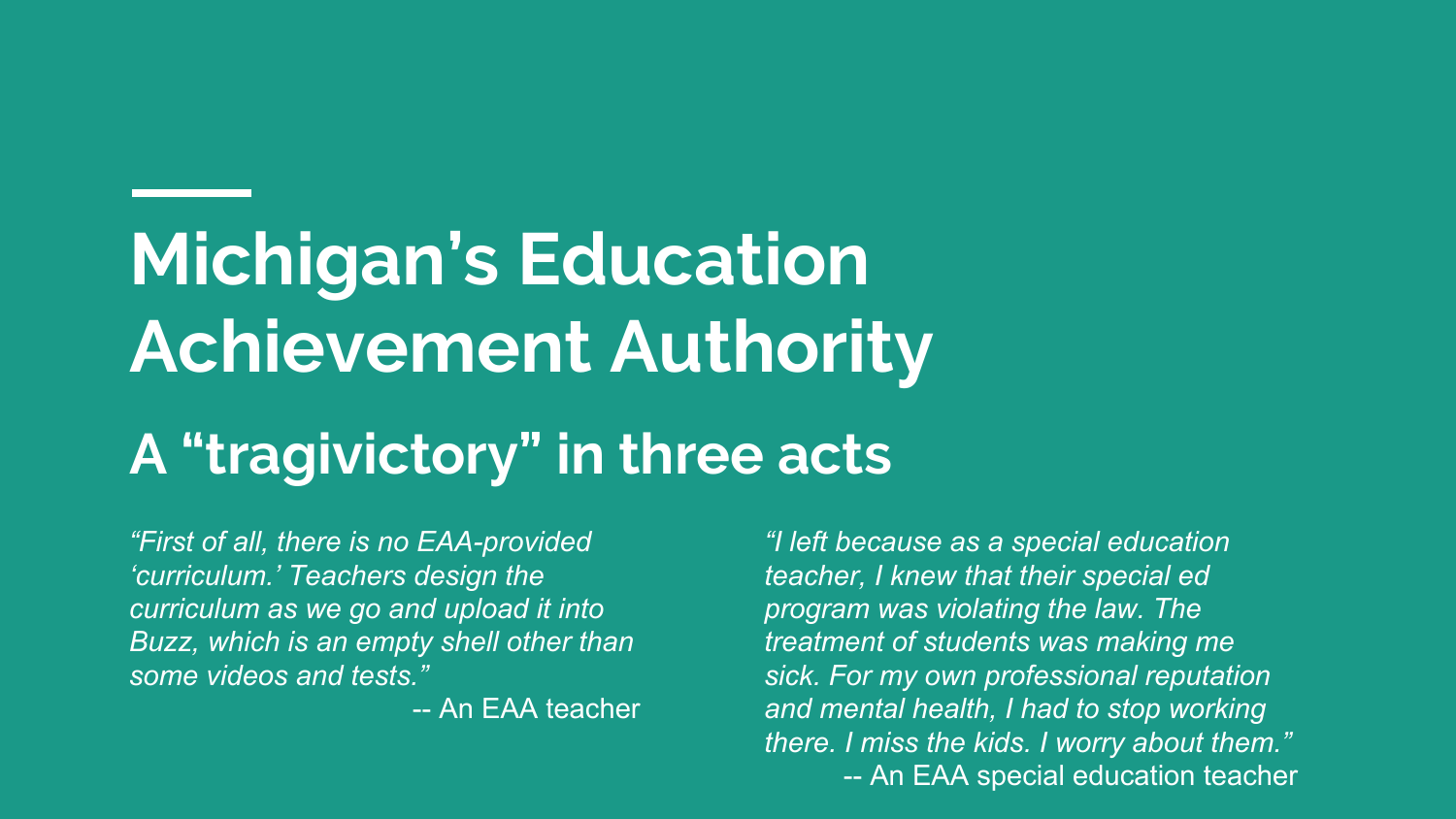#### **Sometimes, the best you can do is to stop something really bad from happening**

- ➔ It was a **"victory"** because the coalition including parents was ultimately able to stop awful legislation from being adopted, against tremendous odds.
- ➔ It was a **tragedy** because of the number of vulnerable children who were hurt by this "experiment" run amok, not to mention the time, effort and money spent.

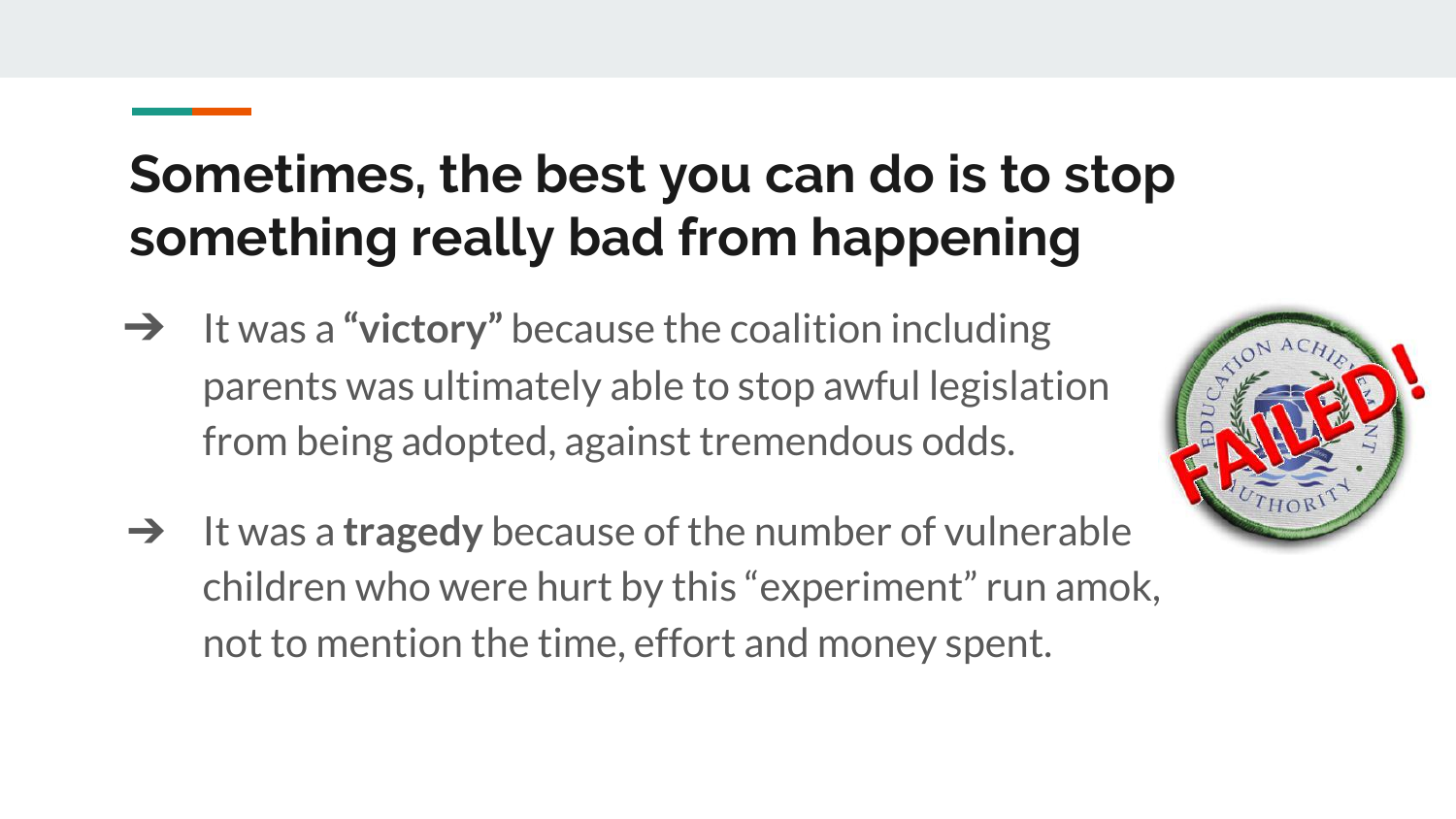#### **Act I: Enter the Saviors of Detroit**

- Governor, along with key Detroit area pro-"reform" foundations, forms an alliance to create a new agency that will "rescue" some of the lowest-scoring schools in Detroit. They make a pitch to Detroit-native Eli Broad to fund it.
- To run this new agency, they hire Kansas City super John Covington and his team, who have a vision of "student centered" instruction delivered almost exclusively by computer.
- Administrators "clean house," removing most of the existing staff of these schools.

 $+ 45$   $B177$   $+ 4$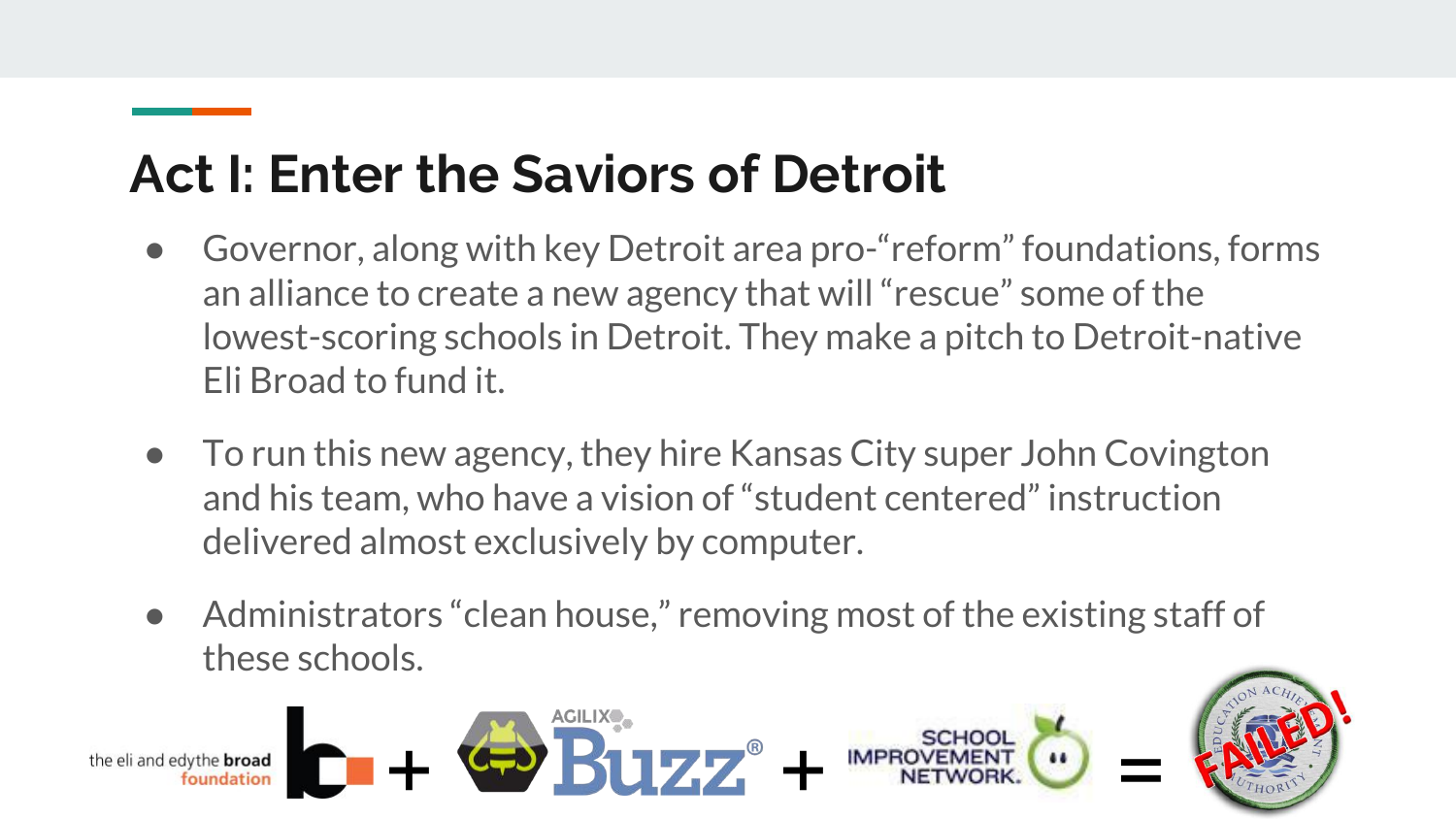#### **Act I: Enter the Saviors of Detroit,** *cont'd*

- About *two months* after the EAA opens its doors, lawmakers introduce bills that would make the EAA the **state school reform district**.
- Bills would give it the power to take over schools, close schools, and open charter schools in their place anywhere in the state.
- Gov. announces this is his top education policy priority. The state is set for a huge battle during the raucous "lame duck" session of 2012.

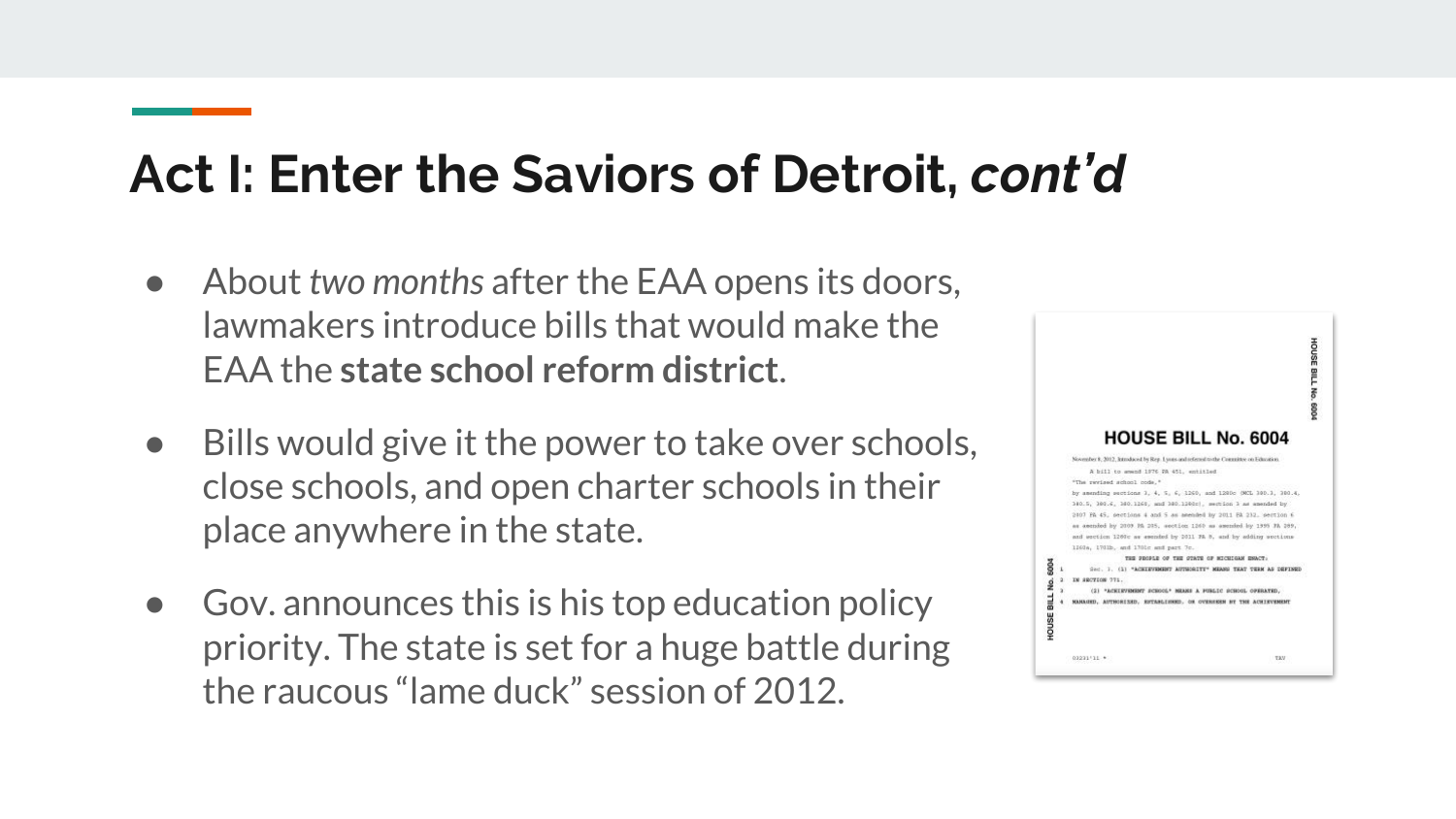#### **A peek behind the curtain...**

What happened in the EAA was a disaster for students (see handout). But for our purposes, it's more important to look at what was going on in the legislature:

Michigan may be the "State of DeVos," but the EAA *was not* a DeVos organization project

They would have been opposed on principle, because it created a new gov't bureaucracy

But the "EAA bill" *was* their idea

- The law would have turned the FAA into the administrator of the state reform district, which had so far not been used.
- It would have the **authority to take over schools anywhere in the state** on test-score grounds
- It could **close those schools and open charters**
- In the first draft, it could **also create new charters anywhere**

The "beauty" of all this was that they didn't need to actually create anything

- We already had a State School Reform District on the books, as part of our failed attempt to get RttT money
- The EAA already existed as an "inter-local agreement" that wasn't limited to one place
- All they had to do was put the two together and give it extra powers. The SSRD already had sweeping powers to take over schools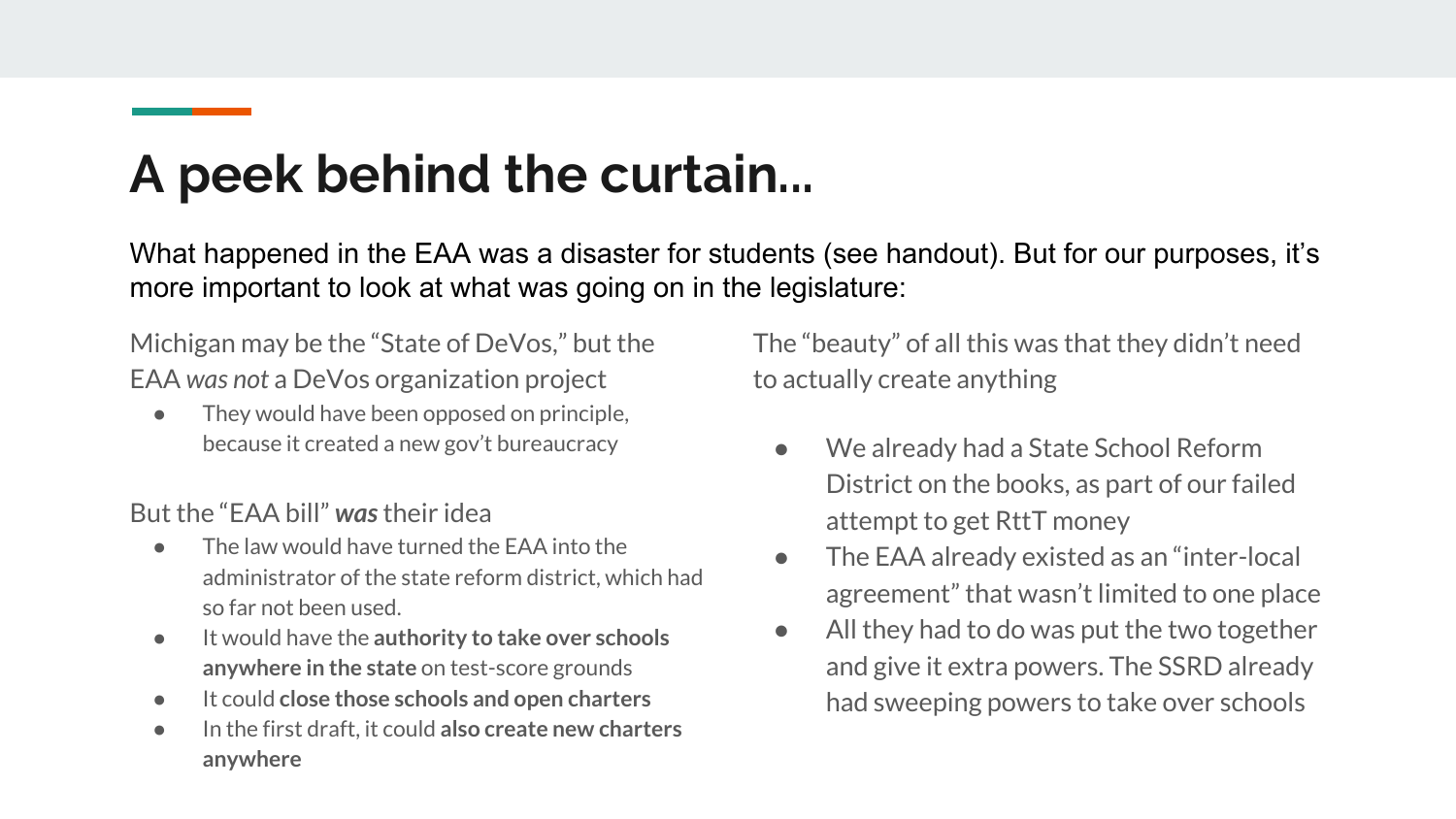#### **This was all** *planned*

If you look carefully at the bill, you'll see that it was *first drafted in 2011, at least a year before it was introduced* (in November 2012) and a year before the EAA had admitted a single student.

The bill was introduced in a "lame duck" session, after the 2012 elections, *so that many outgoing lawmakers could make a controversial vote without fear*. (We also got "right to work")

Side note: they didn't ignore the EAA entirely.

Eli Broad, via Alfred Taubman, got a wounded email from the president of Leona Group, a for-profit charter chain, asking why they hadn't just farmed the whole thing out to charters for a lower cost.

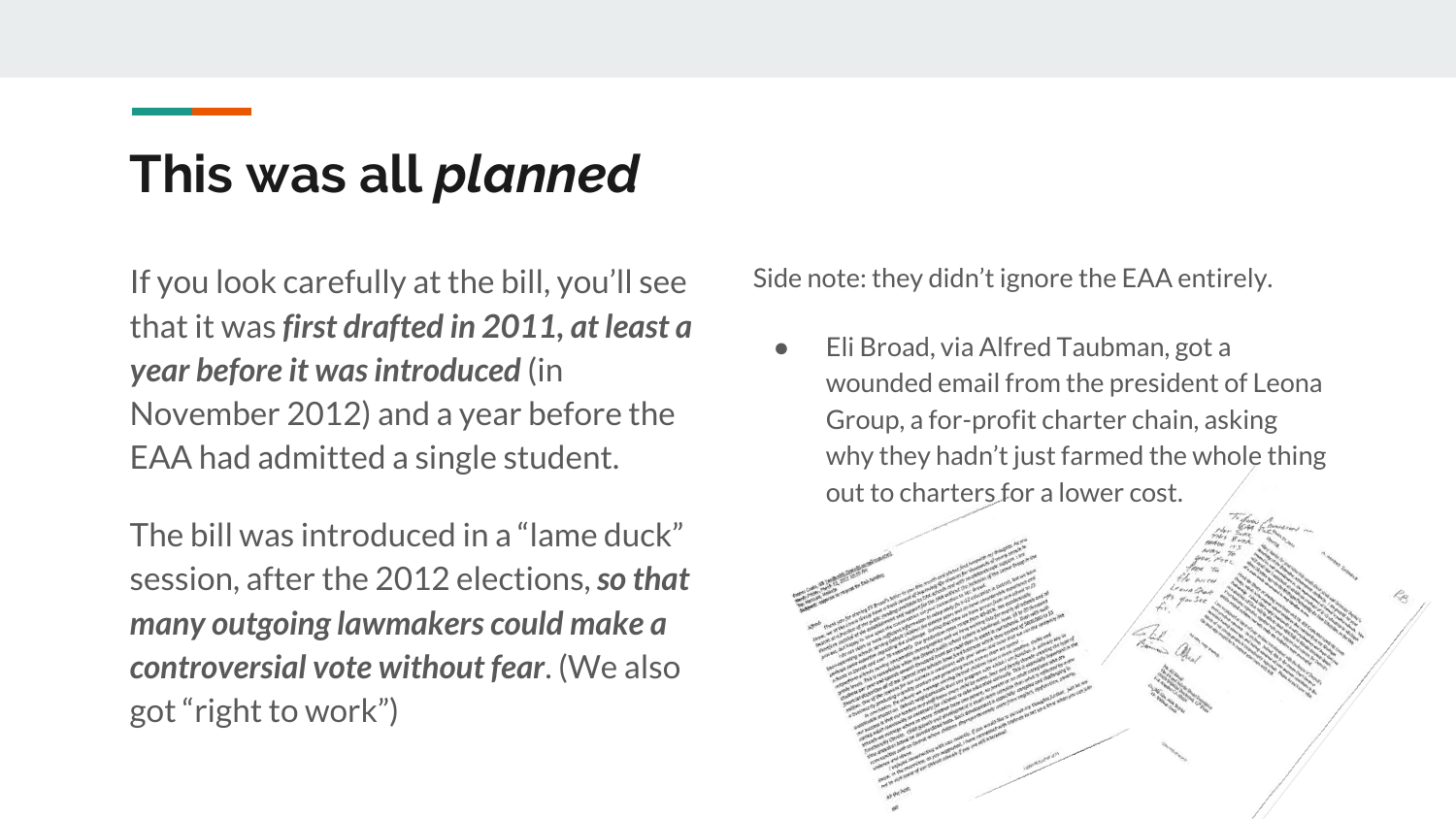#### **Coordinated response**

- State-wide education advocacy groups, including school management associations, teachers' unions, and parent groups, agree to form a coalition aimed at halting the legislation.
- The coalition agreed on consistent and simple messaging, which was made stronger by the fact that such a diverse group of organizations was unified in the effort.
- Coalition efforts included:
	- intensive lobbying of individual lawmakers;
	- developing an online and social media presence;
	- engaging the media with press conferences, interviews, op-ed pieces, and contacts with journalists;
	- simple but repeated calls to action to our group constituencies using the common messaging strategy.

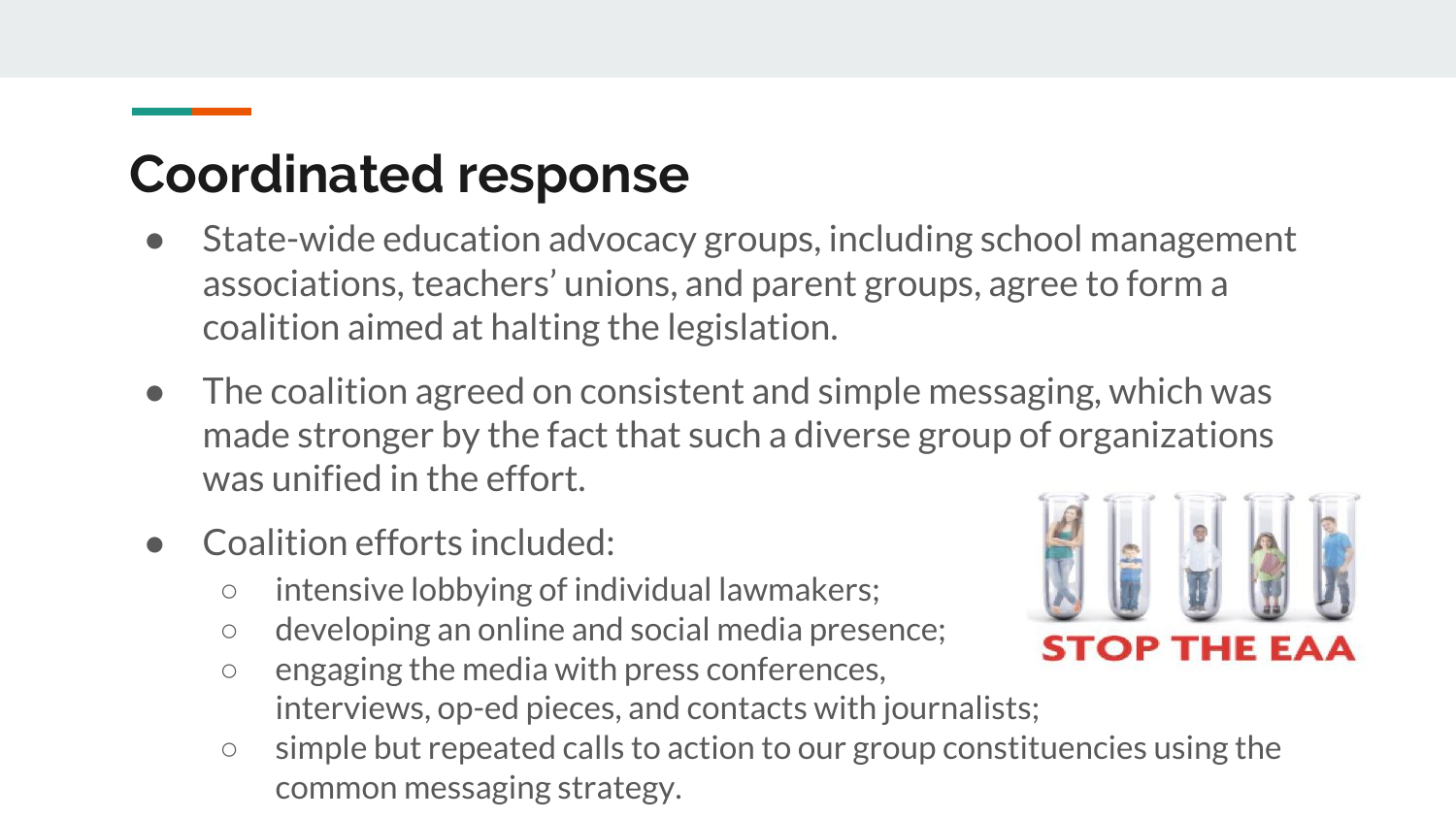### **Act II: Digging In**

- Old habits are hard to change keeping the coalition together gets more difficult as some groups want to negotiate their own deal.
	- Cutting side deals to protect some groups is an established strategy to remove opposition.
- Despite a full-court press by supporters of the EAA and of school takeover generally, after bruising committee hearings and dueling press conferences, the EAA legislation is kept bottled up in committee and dies at the end of the lame duck session.
- EAA management claim remarkable progress, but disturbing stories start to come out. This trickle accelerates over the next year, as FOIA requests unearth troubling details.

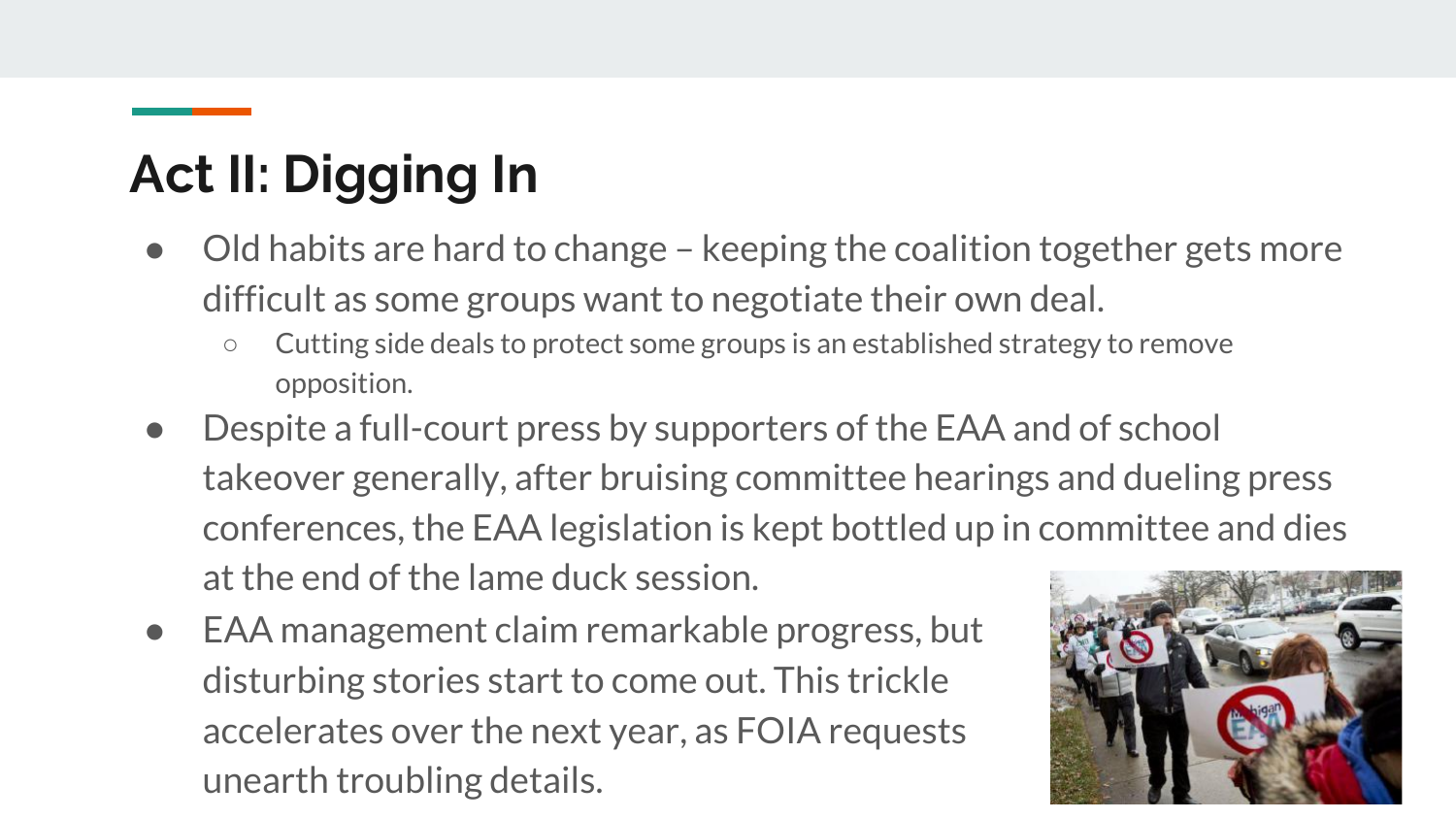#### **Act III: The Final Push and Reality Hits**

Spring  $2014$  – as opposition to the EAA mounts in Detroit, backers make a final push to rescue it by enshrining it in state statute.



• On the House floor, wavering Republican lawmakers are threatened with six-figure-funded primary challenges if they don't fall into line – something we can't promise to counter. Enough cave, and the EAA bill moves to the Senate.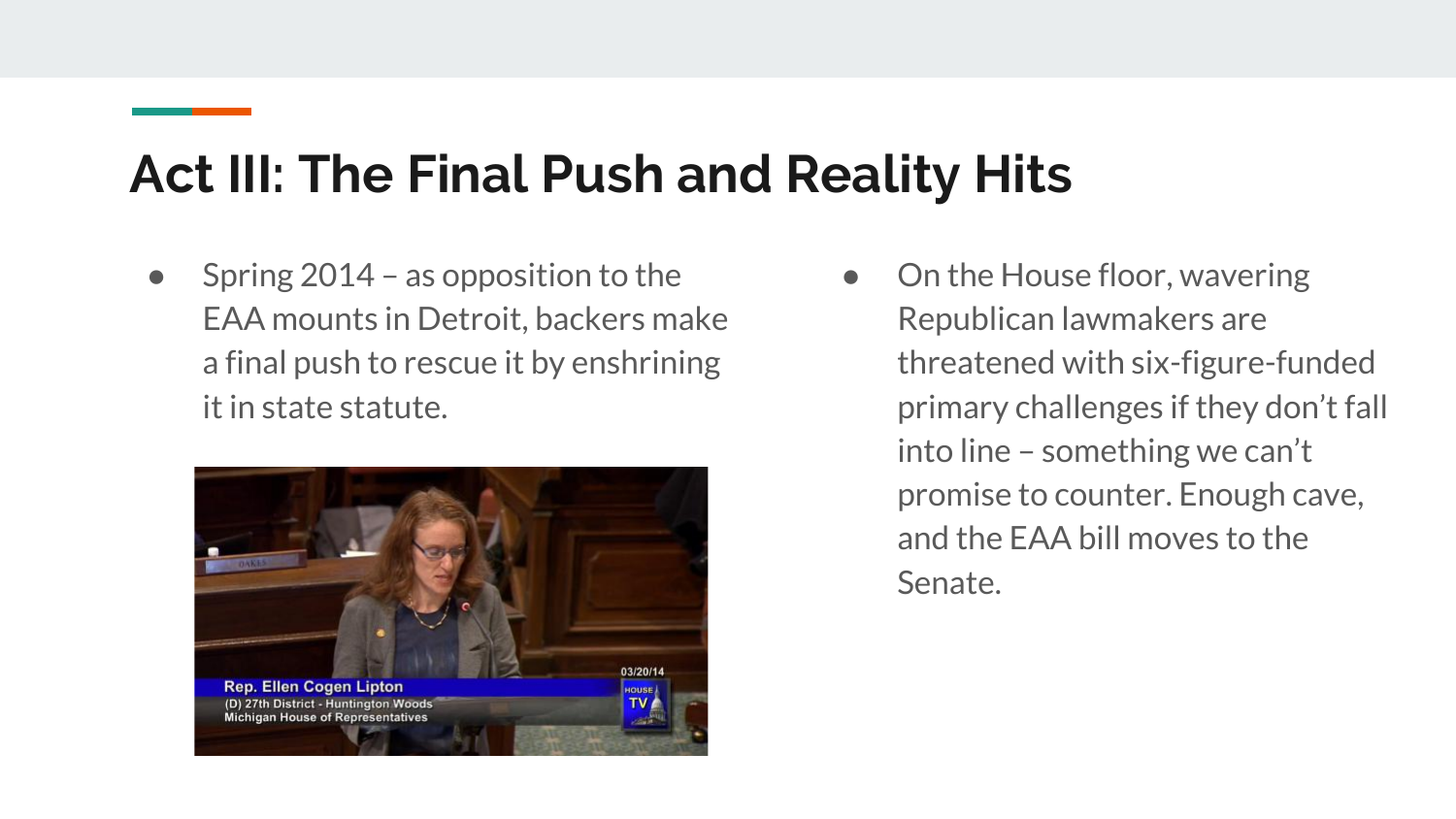#### **Act III, continued...**

- Test scores to the "rescue:" state test results released this spring give the lie to the EAA's claims of dramatic improvements.
- The FAA has become toxic: the Senate tries to duck the issue by making the bill more generic, but it founders and dies that session.
- June 2018 Seven years and millions of dollars later, the EAA system closes, and the schools are returned to the now restructured Detroit Public Schools.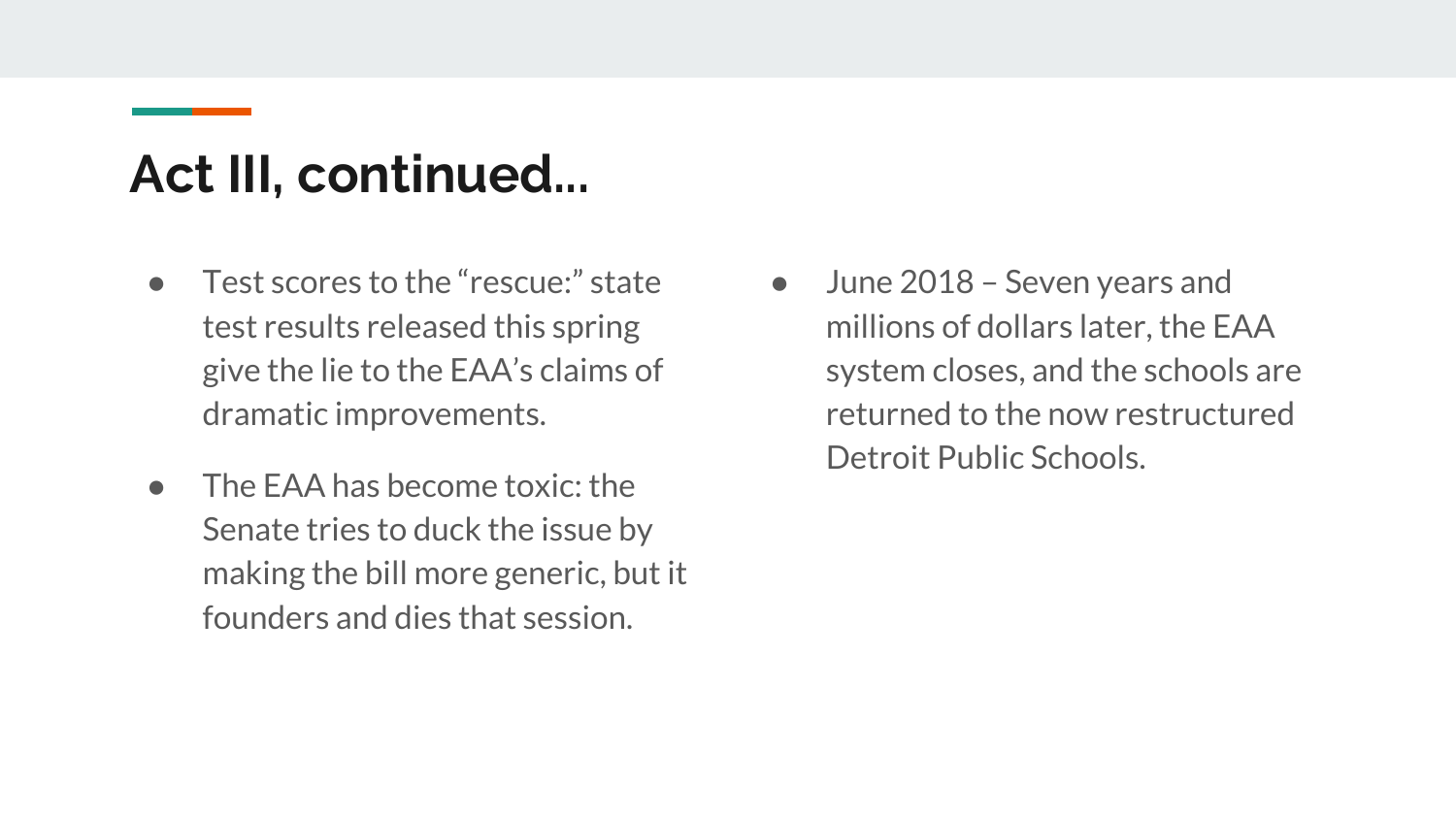#### **Parent groups stuck with the issue**

This whole effort took over two years. We had to stick with it:

- To show our coalition partners that we were serious and not a "flash in the pan."
- $\bullet$  To show lawmakers that we were going to keep the pressure, and the spotlight, on what they were doing.
- To show affected parents and activists, especially in Detroit, that parents elsewhere would not simply abandon them

| <b>BOLGER</b><br><b>CREETON</b><br>COTTER<br><b>CRAWFORD</b><br>DHLEY<br>DET IBY | CORRINGTON<br>FORLINI<br><b>FOSTER</b><br><b>FRANZ</b><br><b>GENETSKI</b><br><b>GOIKE</b><br><b>GRAVES</b><br>HAINES<br><b>HAVENAN</b><br><b>HETSE</b><br><b>HOOKER</b> | <b>HOURVURK</b><br><b>JADREEN</b><br><b>JENKINS</b><br><b>JOHNSON</b><br><b>KELLY</b><br><b>KESTO</b><br><b>KOKALL</b><br>KURTZ<br>LAFONTAINE<br><b>LAUNERS</b> | LEDNARD<br>LORI<br>LUND<br>LVENS<br>THSTER<br>MCBROOM<br><b>MCCREADY</b><br><b>MCMILLIN</b><br>MLIXL DM<br>NESBITT<br><b>D'ERIEN</b><br><b>OLLIMBA</b><br><b>DUTMAN</b> | <b>PROFI</b><br><b>POLESKI</b><br>PRICE<br>PSCHOLKR<br><b>RENOON</b><br><b>ROGERS</b><br>SENTRNA<br>SCHMIDT<br><b>SHIRKEY</b> | <b>STAMPS</b><br><b>UEBHFLILEN</b><br><b>UICTORY</b><br><b>WALSH</b><br><b>YONKER</b><br>ZORN |
|----------------------------------------------------------------------------------|-------------------------------------------------------------------------------------------------------------------------------------------------------------------------|-----------------------------------------------------------------------------------------------------------------------------------------------------------------|-------------------------------------------------------------------------------------------------------------------------------------------------------------------------|-------------------------------------------------------------------------------------------------------------------------------|-----------------------------------------------------------------------------------------------|
| House Bill 4369                                                                  |                                                                                                                                                                         |                                                                                                                                                                 |                                                                                                                                                                         |                                                                                                                               | 03/20/14<br><b>HOUSE</b>                                                                      |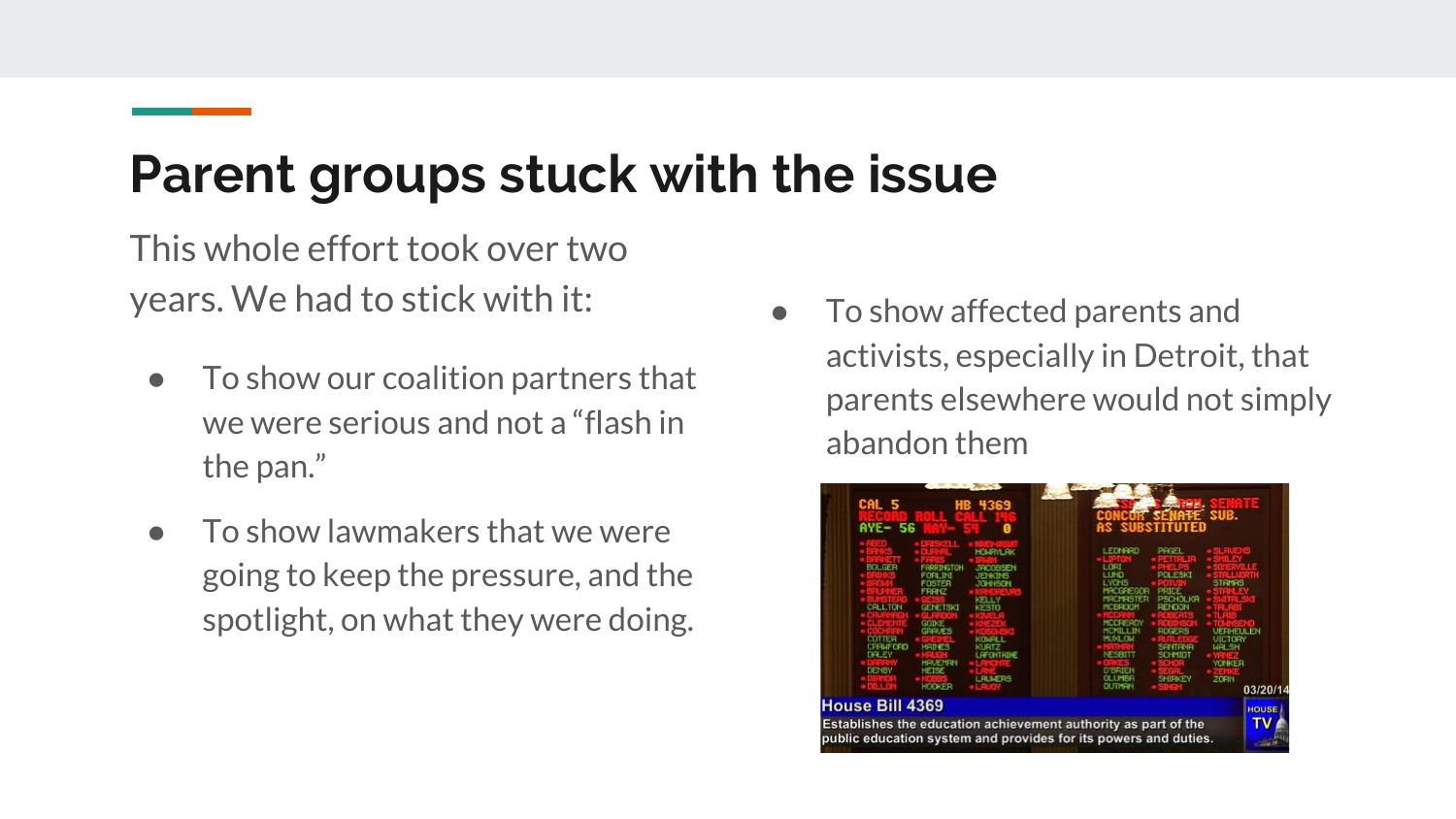#### **Parent groups stuck with it:**

This wasn't easy, but it was crucial:

- We had to carefully track legislative developments, and be ready to mobilize our activists quickly to respond
- We had to maintain a presence at the state capitol and in committee hearings
- We had to keep talking with any wavering lawmakers who would take a meeting
- We had to keep touching base with our coalition allies, many of whom had lots of other irons in the fire and could get distracted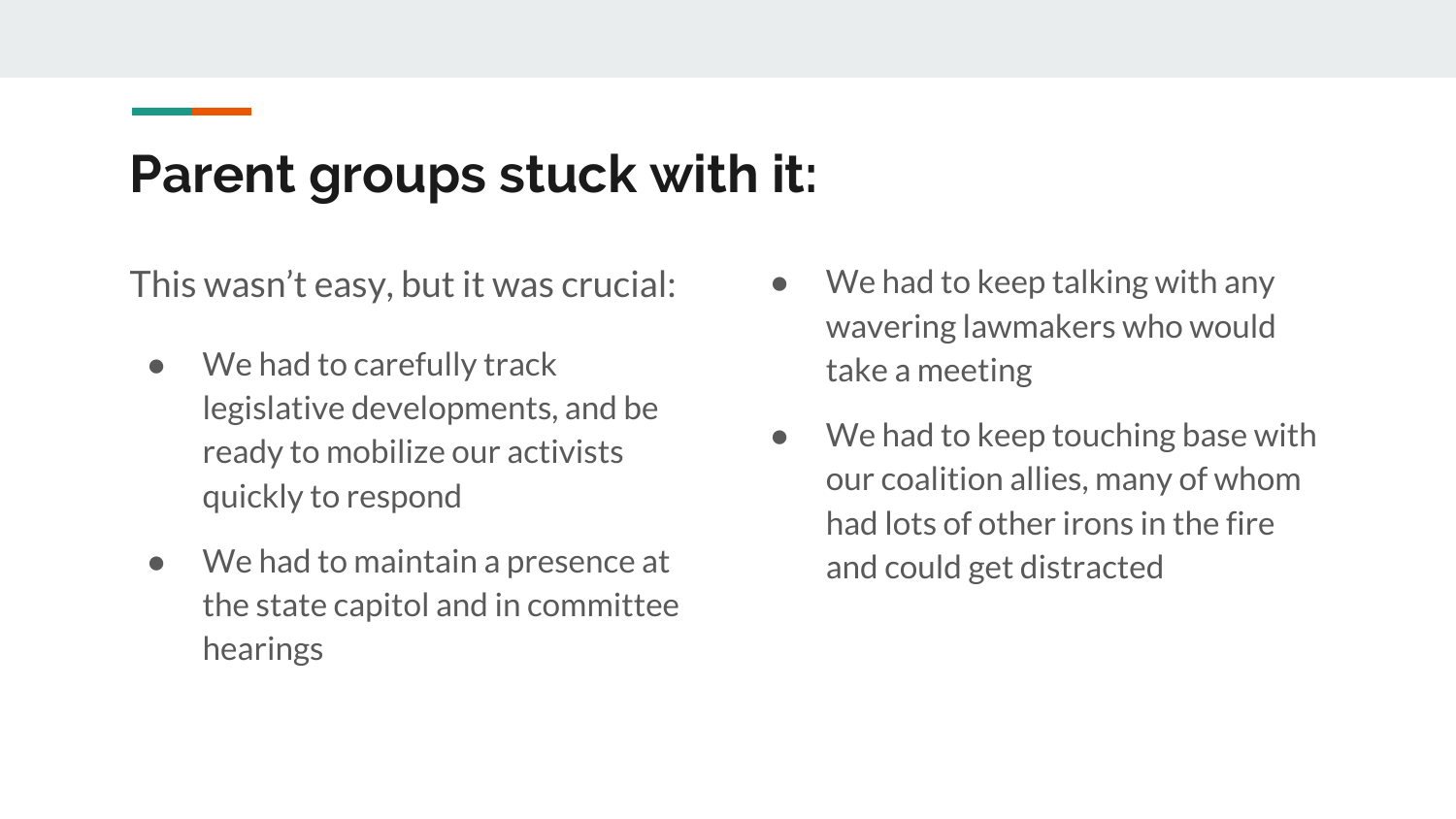## **Reflections**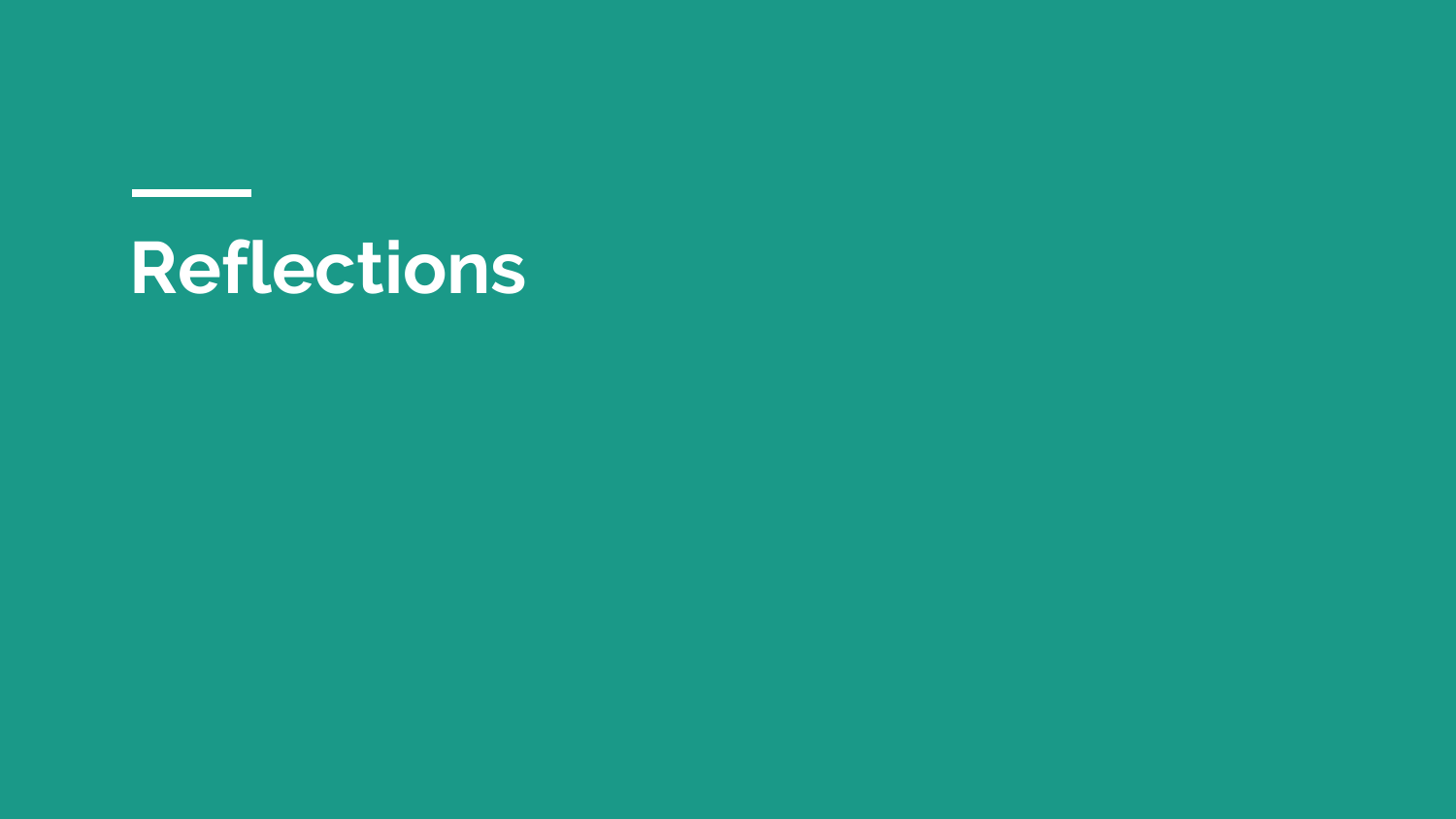#### **Lessons Learned**

- $\triangleright$  Get to know the landscape what unites your opponents and what divides them.
- $\triangleright$  Work with allies and be ready to play 2nd fiddle for the common good.
- $\geq$  Don't rat on your friends, and don't let it go by if they rat on you.
- $\triangleright$  Stay on message don't let the opposition distract you.
- $\triangleright$  Get help for communications it makes a huge difference.
- $\triangleright$  Have an alternative be ready for the question: **"What would you do instead?"**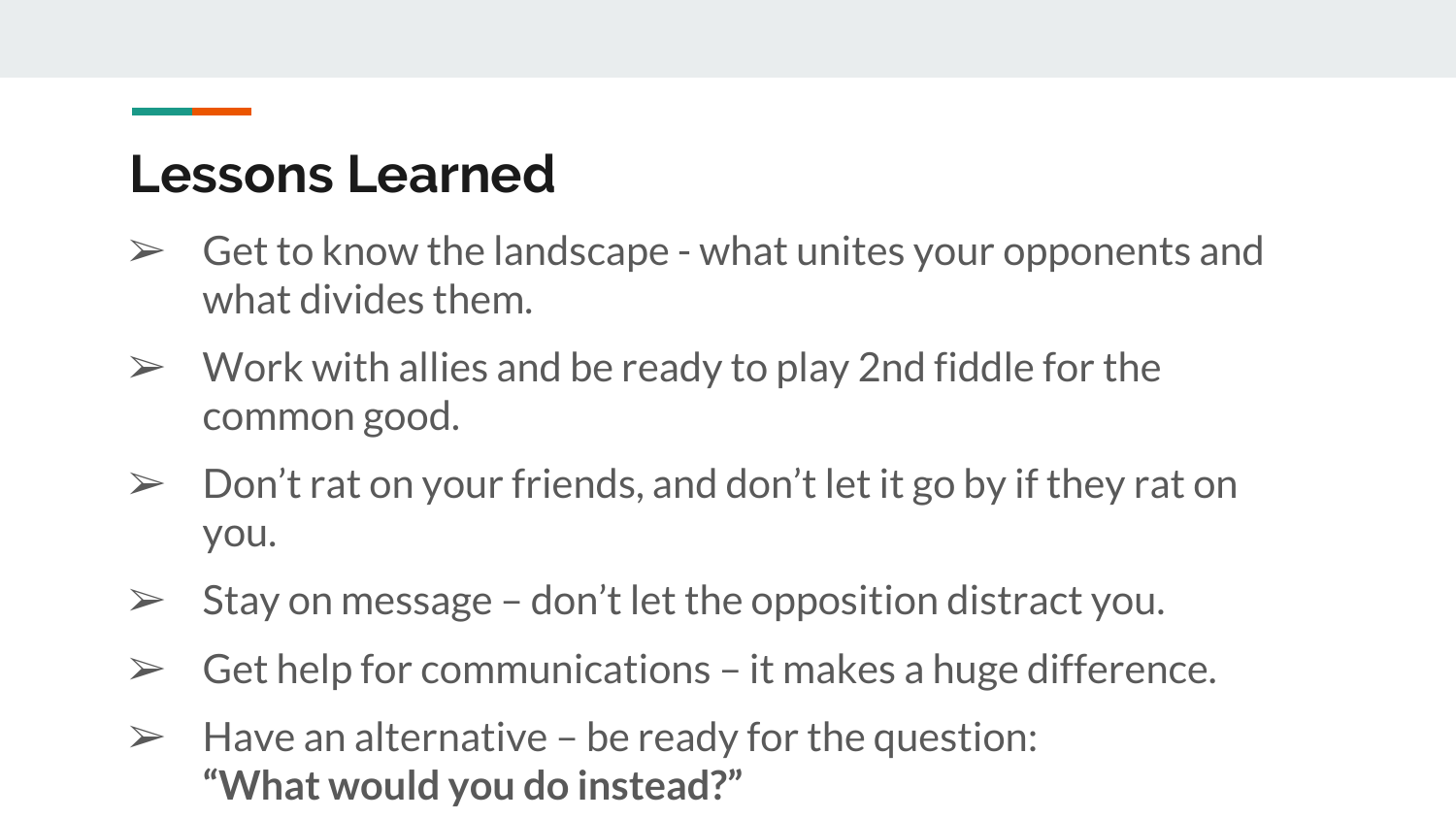#### **Recommendations: Be Ready**

- $\triangleright$  Organizing after it hits the fan is too late.
- $\triangleright$  Do your homework.
- $\triangleright$  Follow legislative committees & nonpartisan analysis
- $\triangleright$  Get used to reading legislation so you can spot suspicious items quickly. Use those as rallying points.
- $\triangleright$  Find an experienced politico to show you the ropes.
- $\triangleright$  Get to know the key players; scope out potential allies.
- $\geq$  Build relationships with lobbyists from the major K-12 school organizations.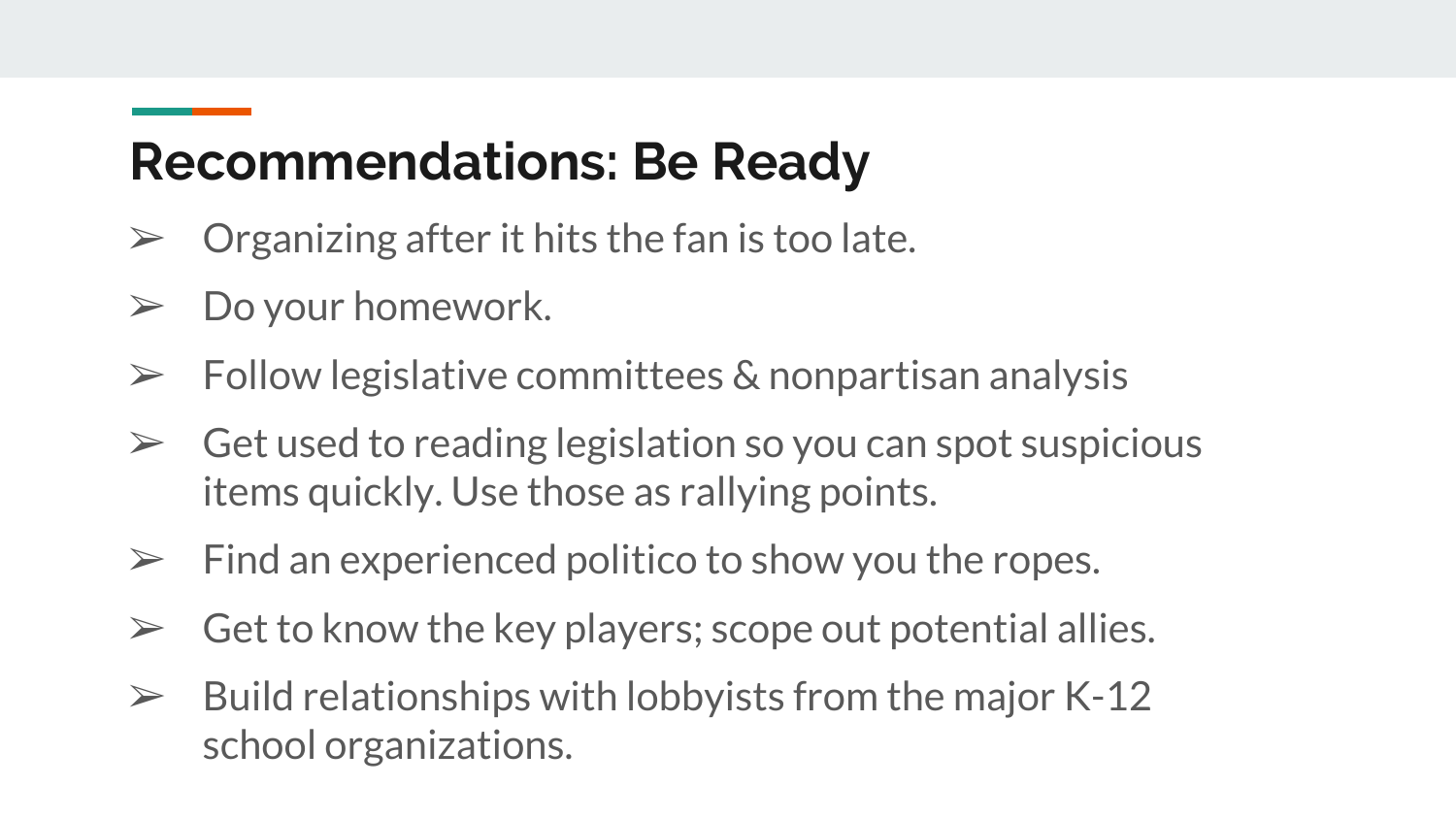➢ **Be strategic—choose issues that will unite your side.** ➢ **Be ready to move.** ➢ **Be careful—when the stakes are high, you cannot afford to mess it up. Most of all:**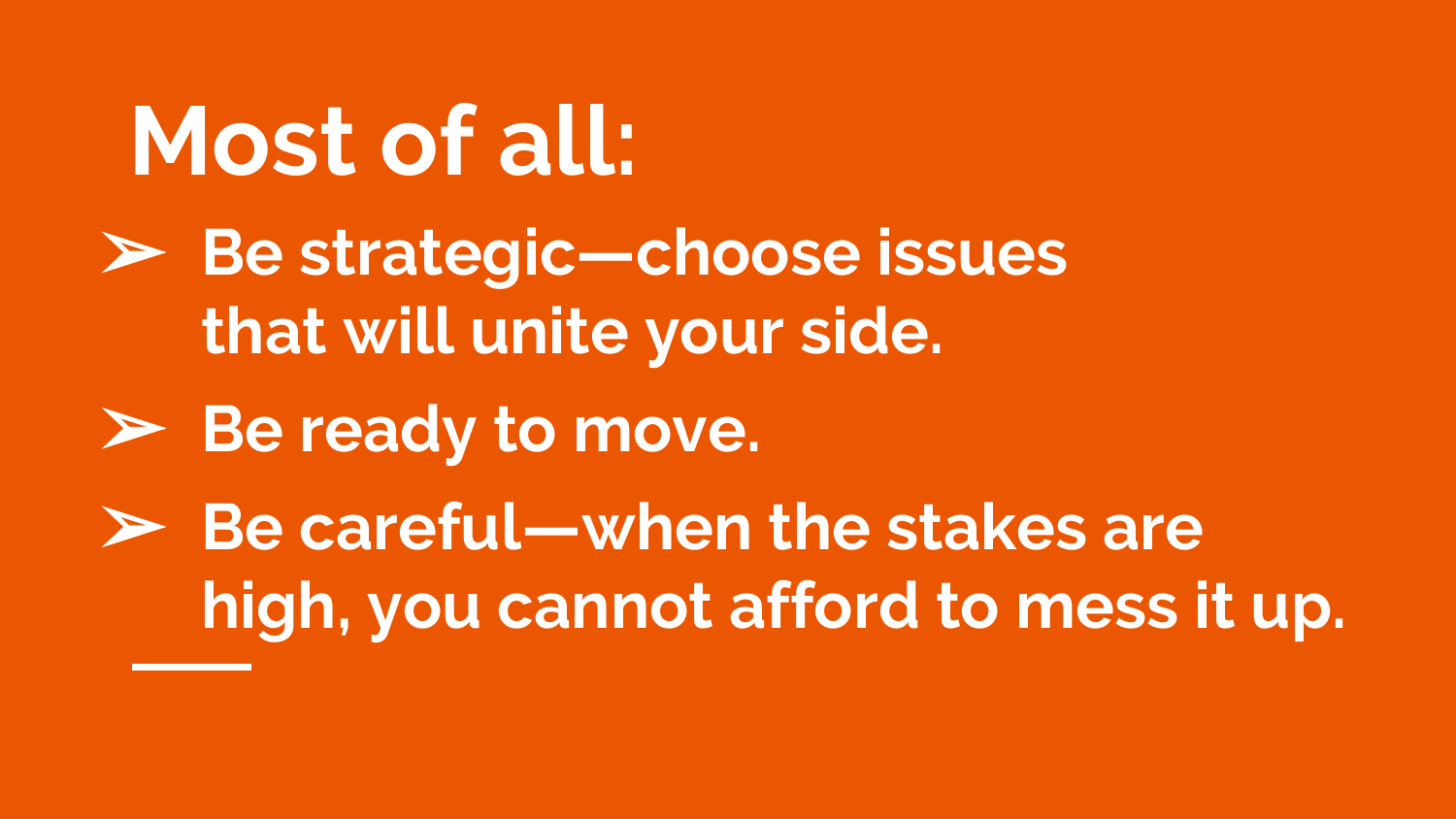## **Parent Organizing in NYC and NC**

- Align with other Rightsholders (teachers, legislators, community leaders)
	- UFT, Class Size Matters, CPE, iCOPE, local leaders
- Southside Ashpole Elementary of Robeson County was taken over 2018-19 school year
- Carver Heights of Wayne County has been identified for 2019-20
- No parent engagement policy
- 3 state administrators Deputy Supt. of Innovation, ISD Supt. (\$150,000 salary), Standards Curriculum and Instruction Division Leader, 1 school director

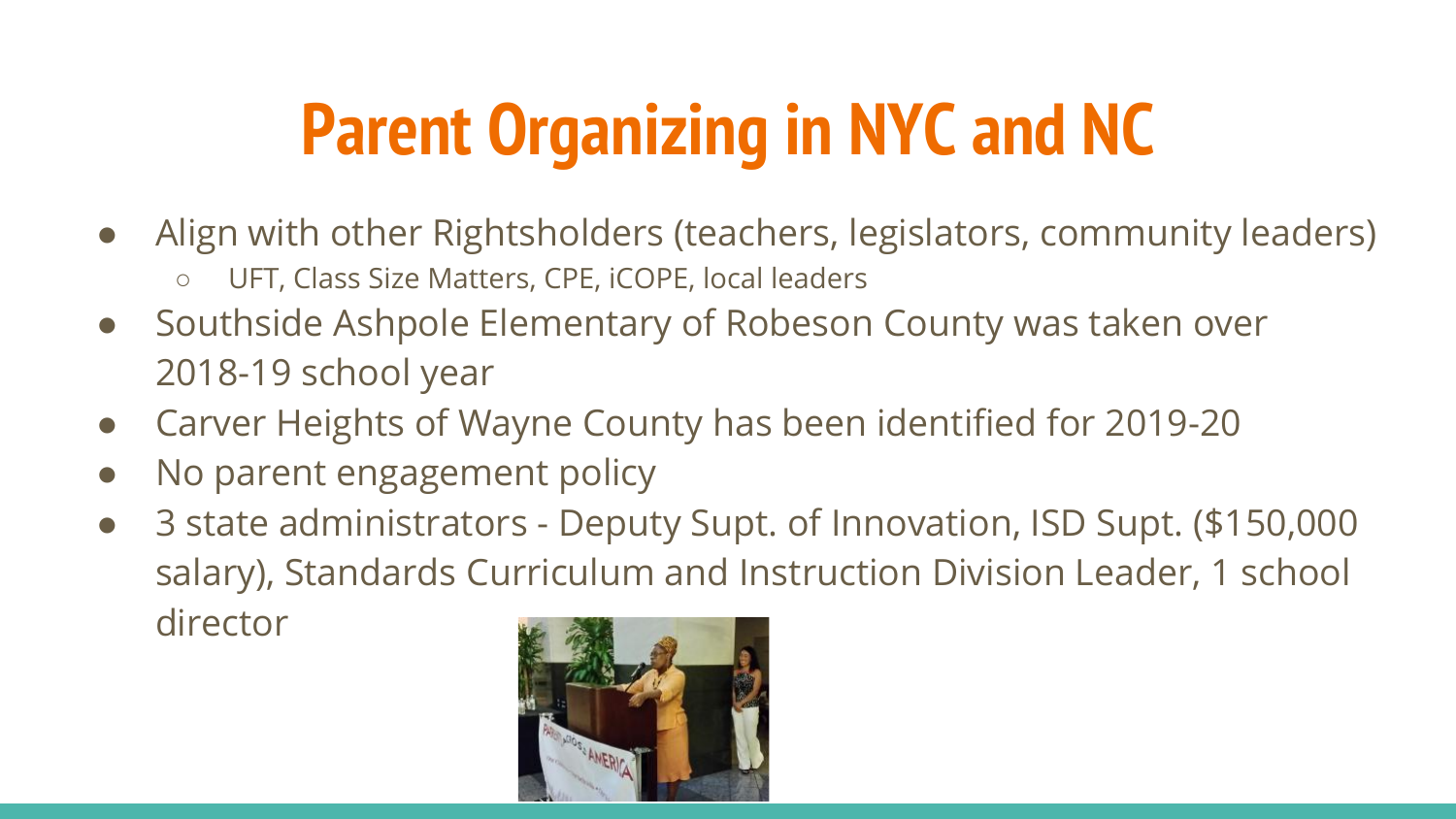## **"Innovation School Districts" in NC**

- Came into existence in 2016
- Southside Ashpole Elementary of Robeson County was taken over 2018-19 school year
- Carver Heights of Wayne County has been identified for 2019-20
- No parent engagement policy
- 3 state administrators Deputy Supt. of Innovation, ISD Supt. (\$150,000 salary), Standards Curriculum and Instruction Division Leader, 1 school director

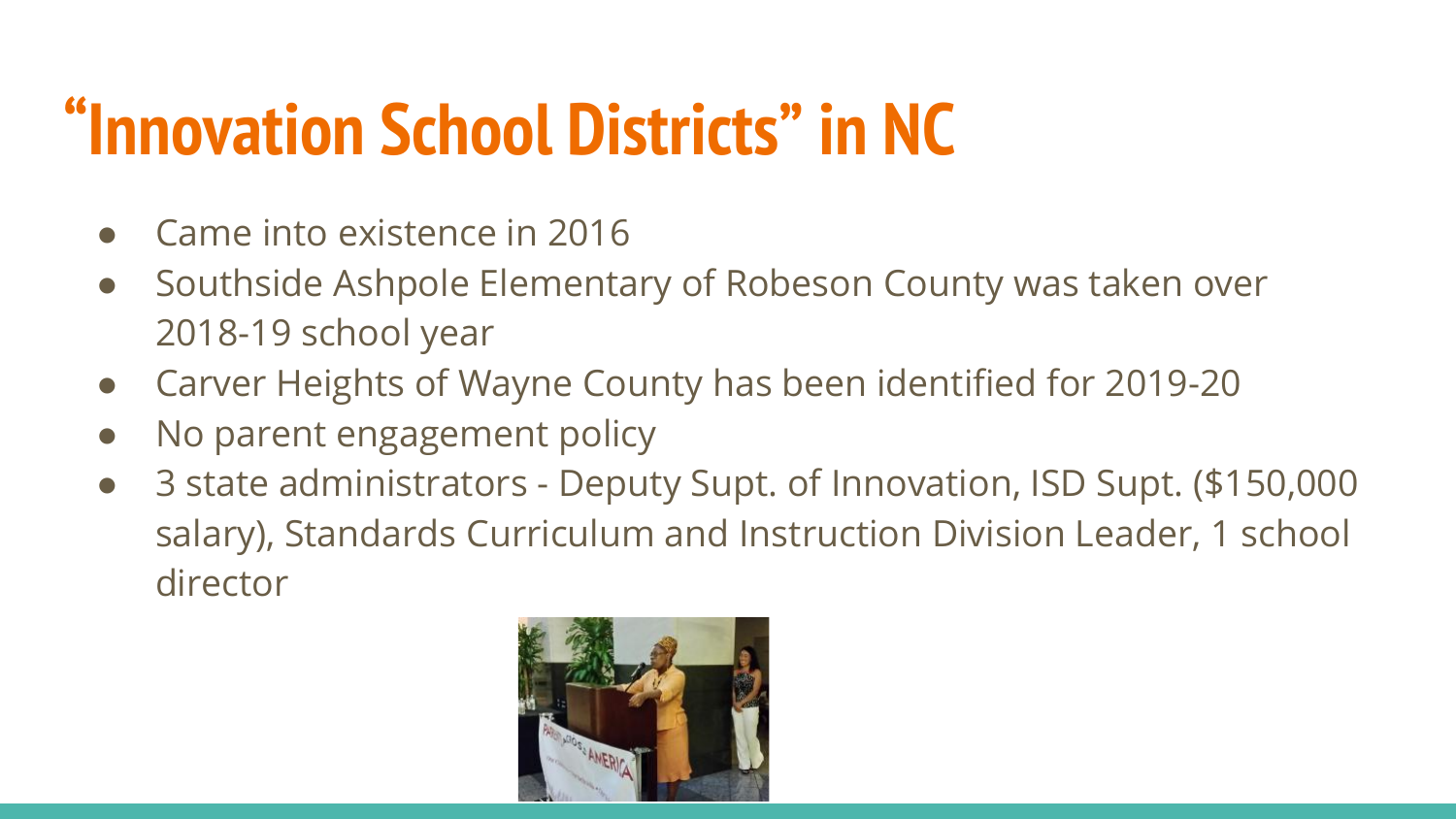#### What NC Says . . .

- The North Carolina state constitution says the following:
	- Sec. 15. Education. The people have a right to the privilege of education, and it is the duty of the State to guard and maintain that right.
	- Under Article IX
		- Sec. 6. State school fund. The proceeds of all lands that have been or hereafter may be granted by the United States to this State, and not otherwise appropriated by this State or the United States; all moneys, stocks, bonds, and other property belonging to the State for purposes of public education; the net proceeds of all sales of the swamp lands belonging to the State; and all other grants, gifts, and devises that have been or hereafter may be made to the State, and not otherwise appropriated by the State or by the terms of the grant, gift, or devise, shall be paid into the State Treasury and, together with so much of the revenue of the State as may be set apart for that purpose, shall be faithfully appropriated and used exclusively for establishing and maintaining a uniform system of free public schools.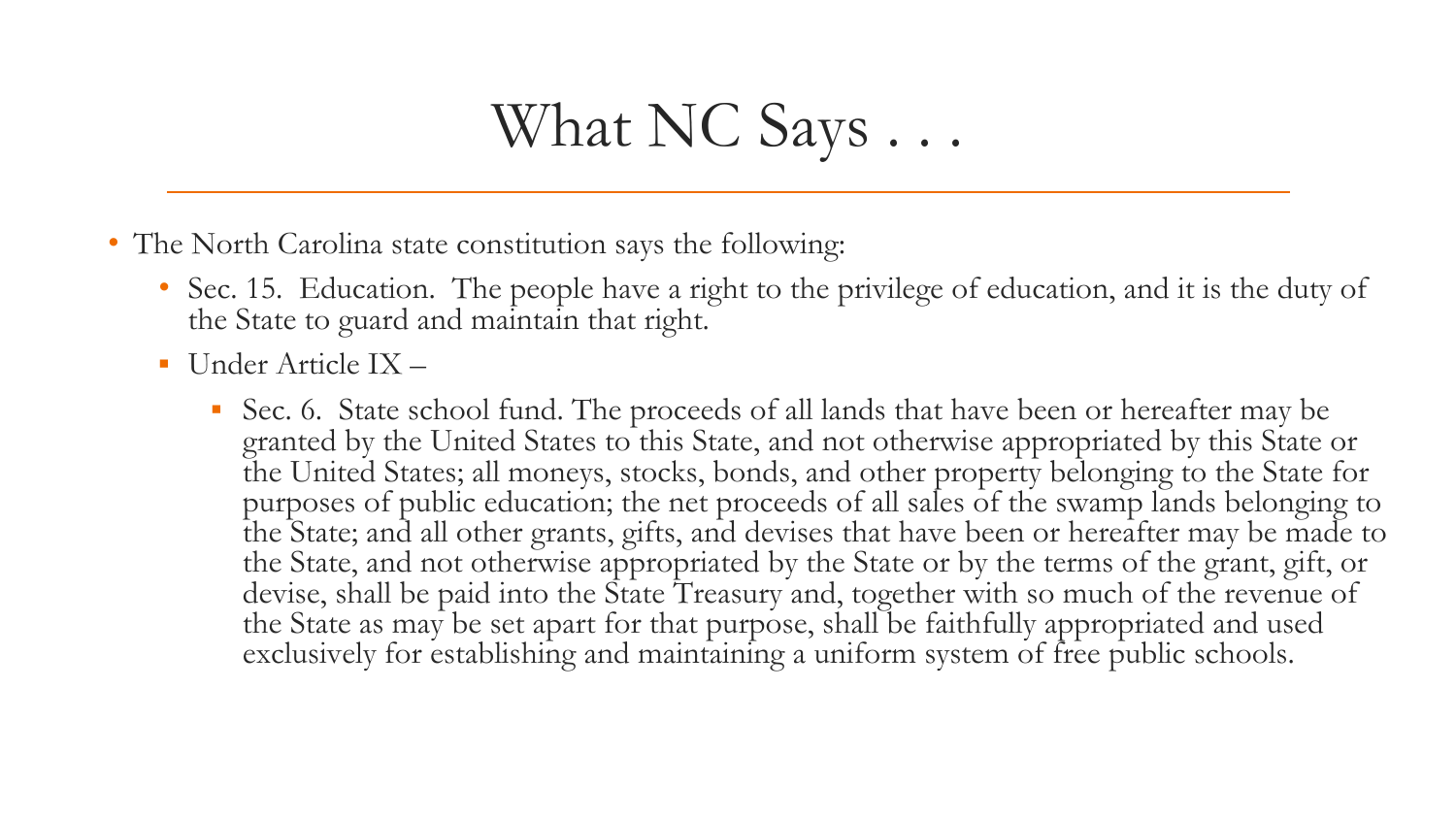## What PAA Supports and Believes

#### • **What Parents Across America says and believes:**

- Proven Reforms: We support the expansion of sensible, [research-based reforms](http://parentsacrossamerica.org/what-we-believe/ask-the-right-questions/), such as pre-K programs, full-day Kindergarten, [small classes](http://parentsacrossamerica.org/what-we-believe/why-class-size-matters), parent involvement, strong, [experienced teachers](http://parentsacrossamerica.org/how-teaching-experience-makes-a-difference/), a well-rounded curriculum and evaluation systems that go beyond test scores.
- Sufficient and Equitable Funding: Resources do matter, especially when invested in programs that have been proven to work.
- Diversity: We support creating diverse, inclusive schools and classrooms.
- [Meaningful Parent Involvement:](http://parentsacrossamerica.org/parents-rights/) Parents must have a significant voice in policies at the school, district, state and national levels. We are not just "consumers" or "customers" but knowledgeable, necessary partners in any effective reform effort.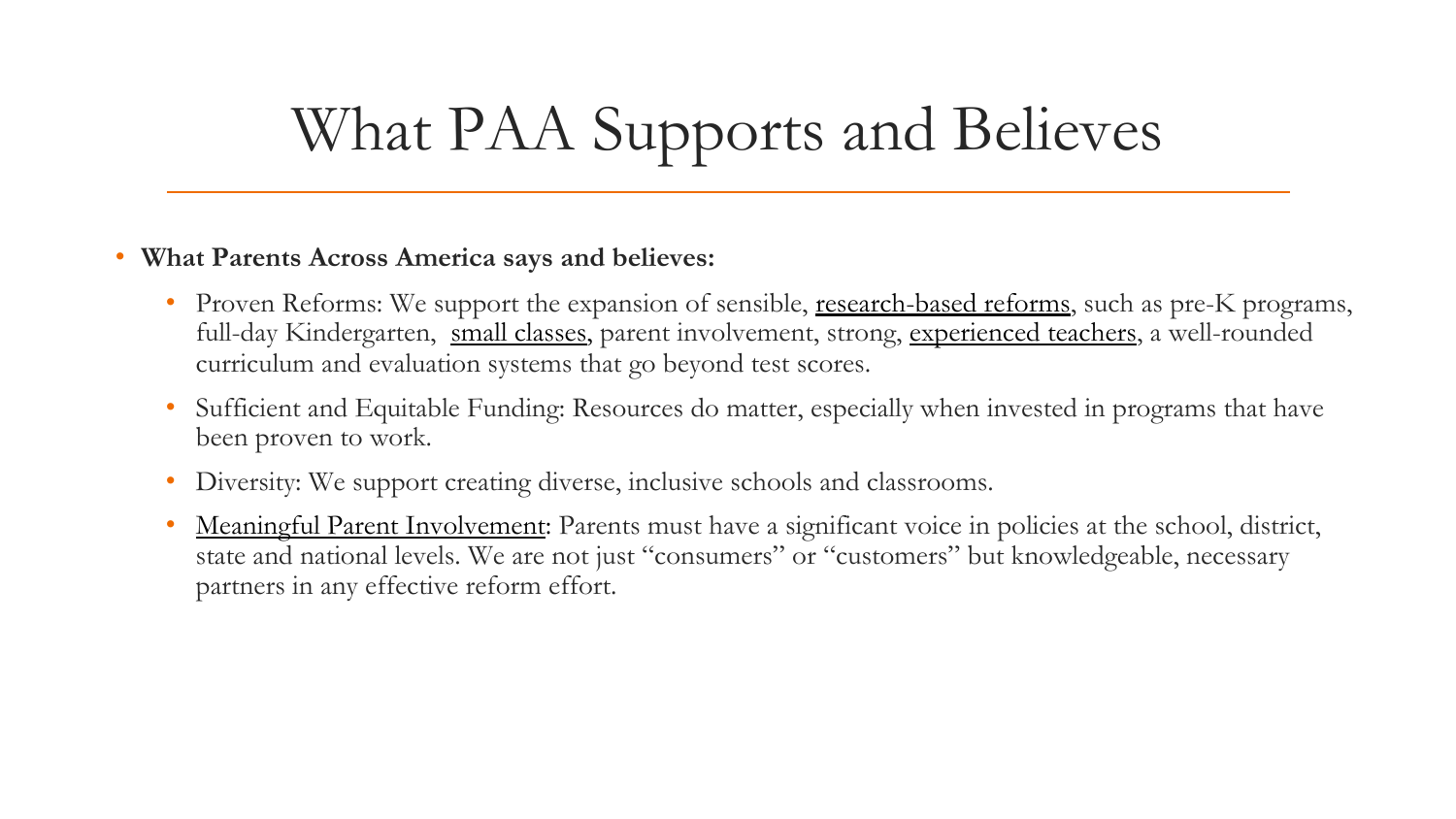### Is Not What NC Does, cont'd.

- Opportunity Scholarships a.k.a. Voucher programs for private school choice
- [HB 1030](http://www.ncleg.net/Sessions/2015/Bills/House/HTML/H1030v7.html) citing the 2,000 per year increase
	- The most current data lists 7,283 new and renewal scholarships being offered and 6,018 of them accepted. If all 7,283 were to accept at a rate of the full \$4,200, the total funding for these scholarships would total around \$30,588,600.
	- For ex. As of September 2017 Trinity Christian School Fayetteville has received \$ 401,100
- Race to the Top Grant received and completed. Lifted Charter school cap.
	- Ex. Guilford County every MS student received tablets made by Amplify which is no longer in the tablet business, tablets broke within the first month of school in 2013
- 1996 Article 14A Establishes Charter Schools in NC with cap of 50. In 2011 cap was lifted.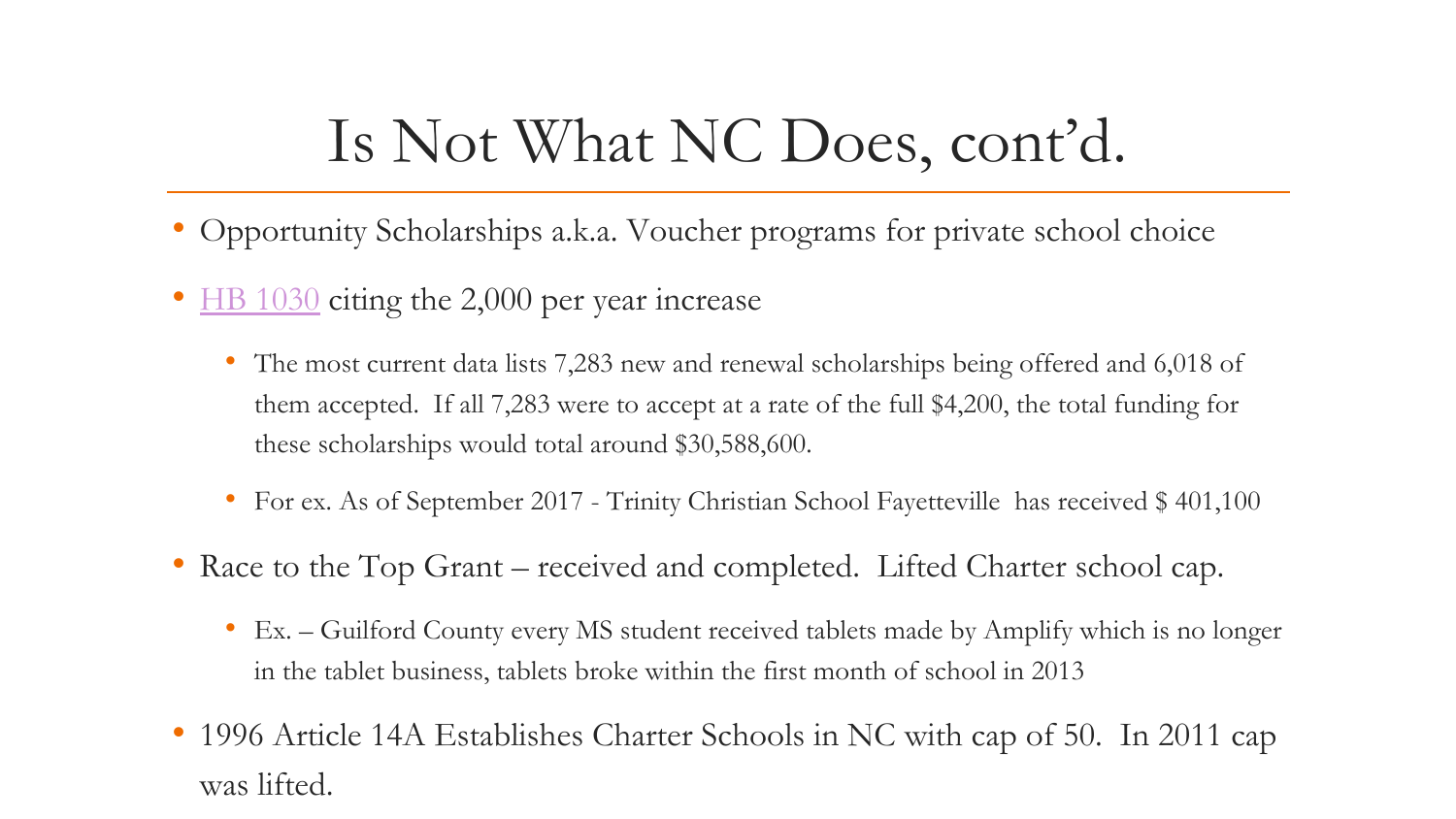#### www.parentsacrossamerica.org

- Parents Across America (PAA) does:
	- Connect parents with other voices and resources
	- Equips parents with advocacy tools
	- empower parents to speak publicly and more effectively address the national privatization agenda as well as their local struggles, producing a stronger national voice of progressive parents to counter the false narratives about parent "choice."
	- PAA Toolkit helps parents organize and strategize.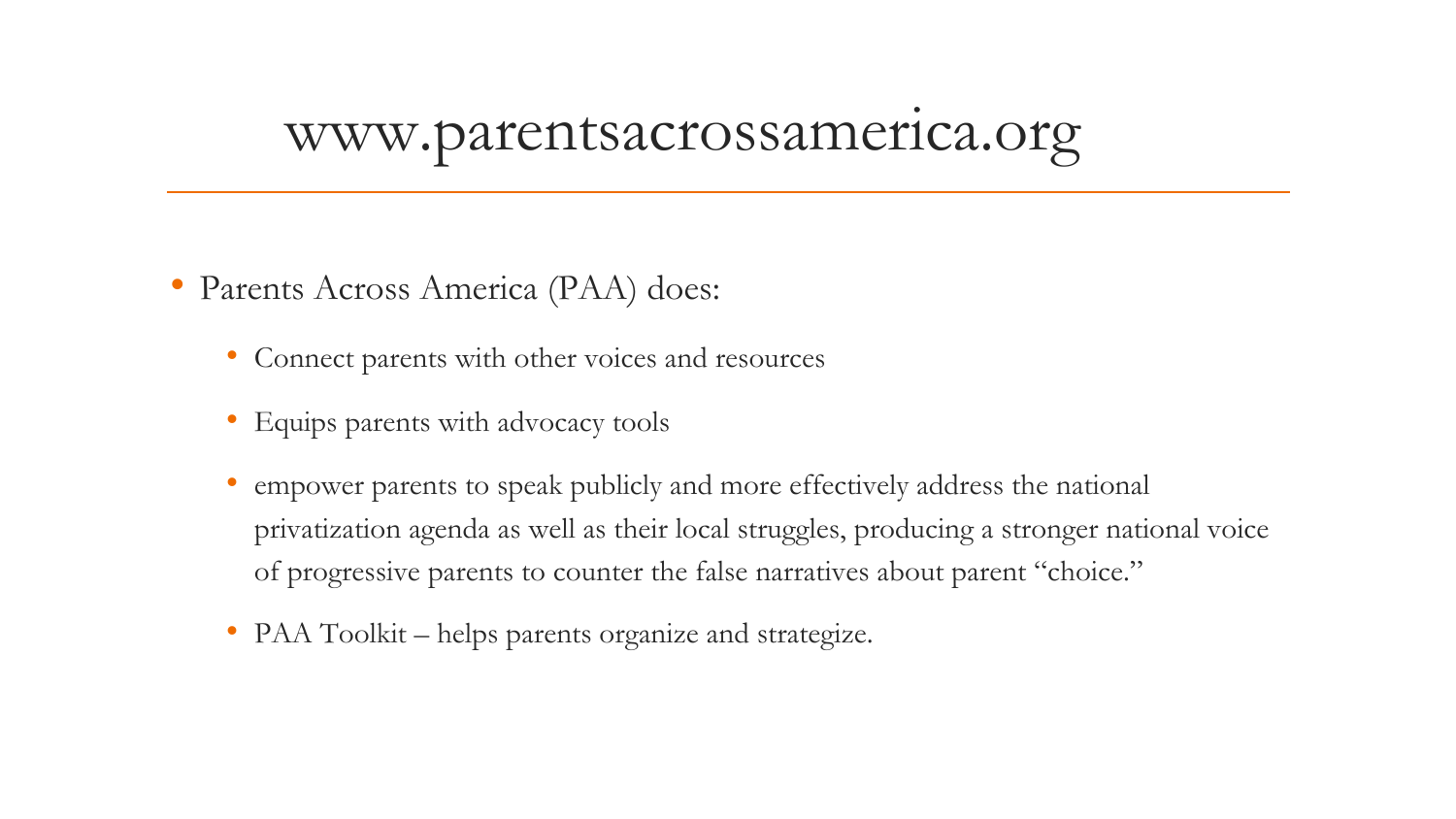

## **What's happening in your schools? What can PAA do to help?**